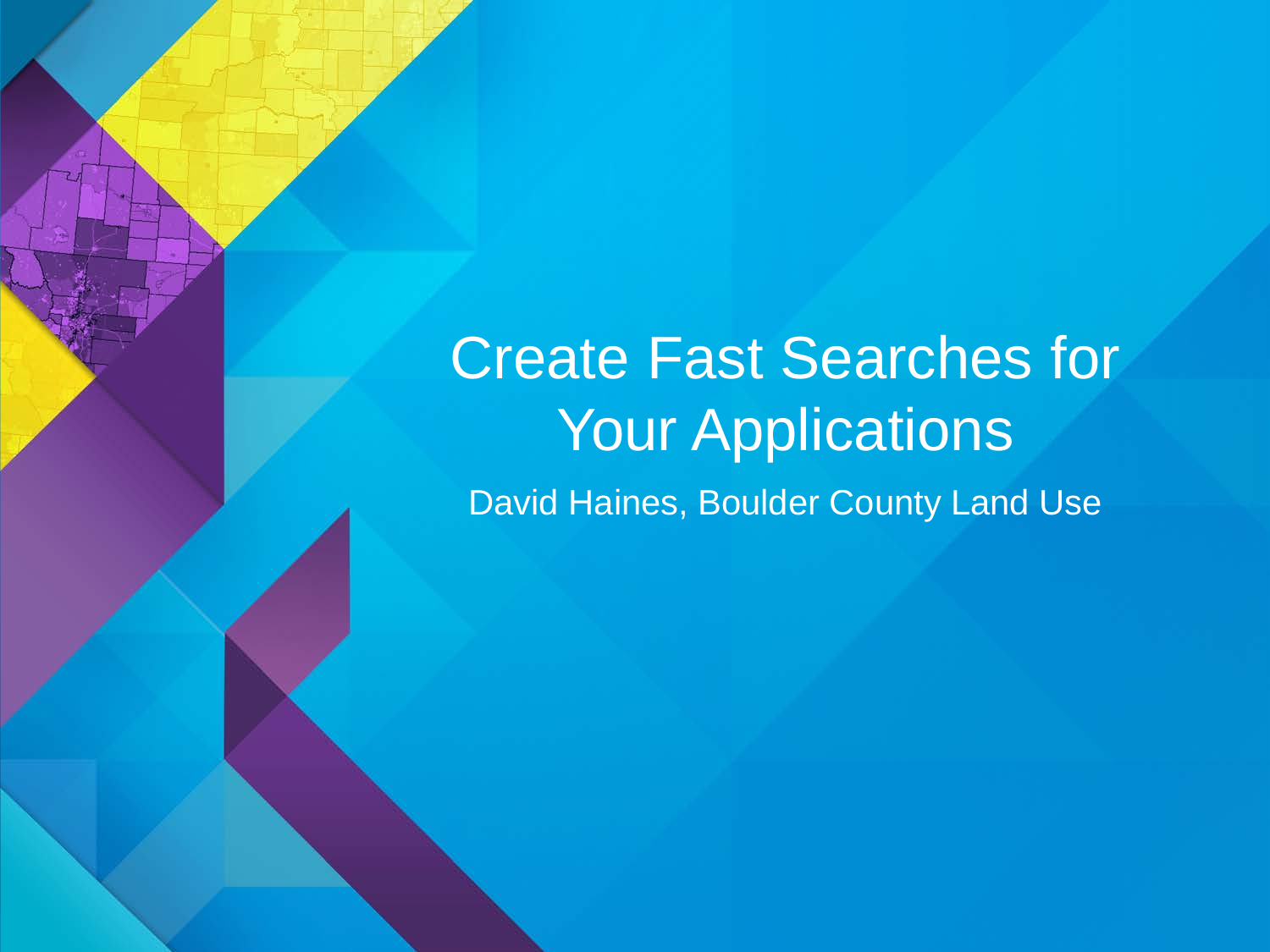**"Can you make it work like Google?"**

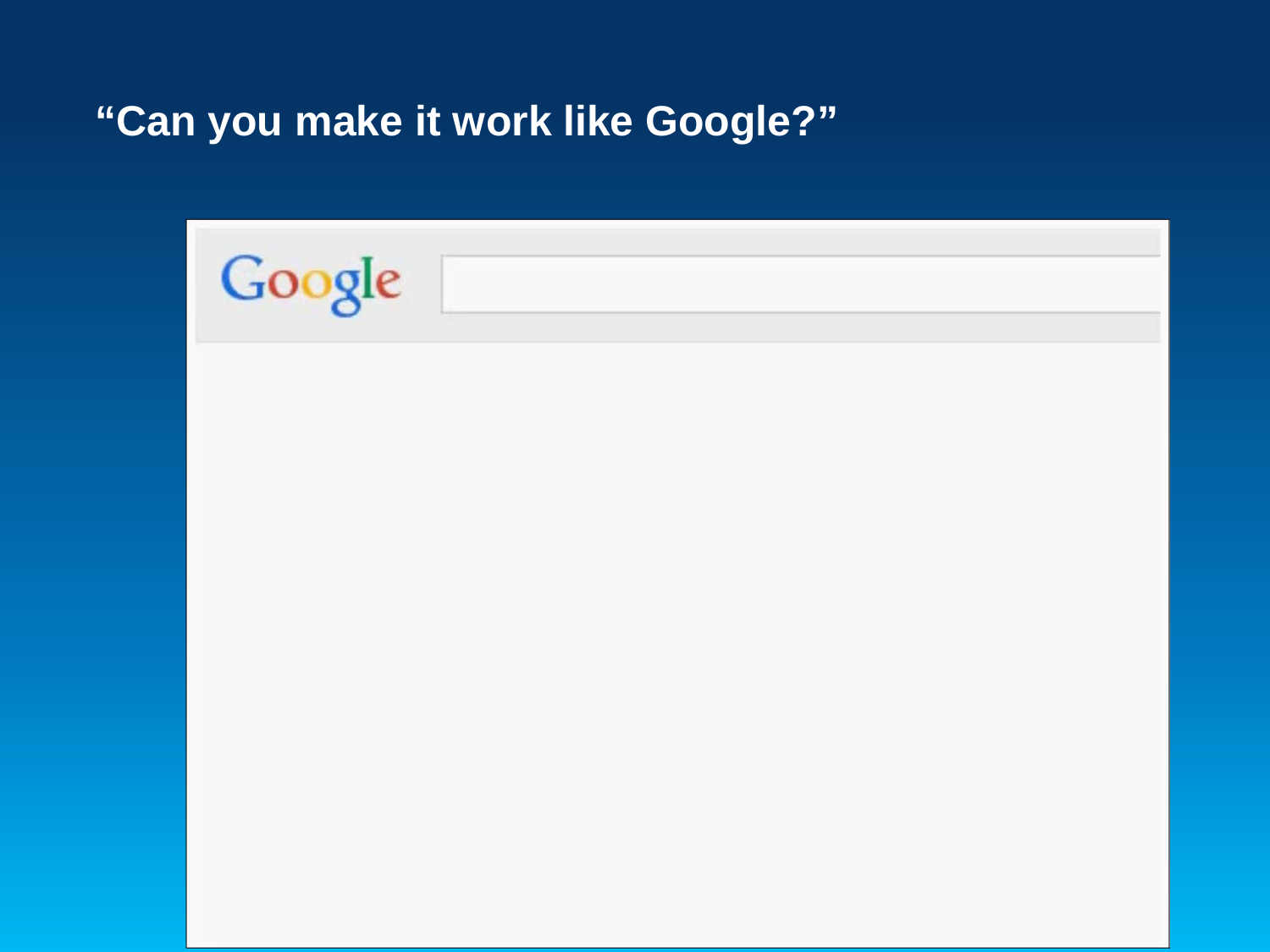#### **Search Design Rules**

- **#1. Auto-complete**
- **#2. One search field**
- **#3. Without at least one of the above people will (or try to) use something else.**
- **#4. Good results**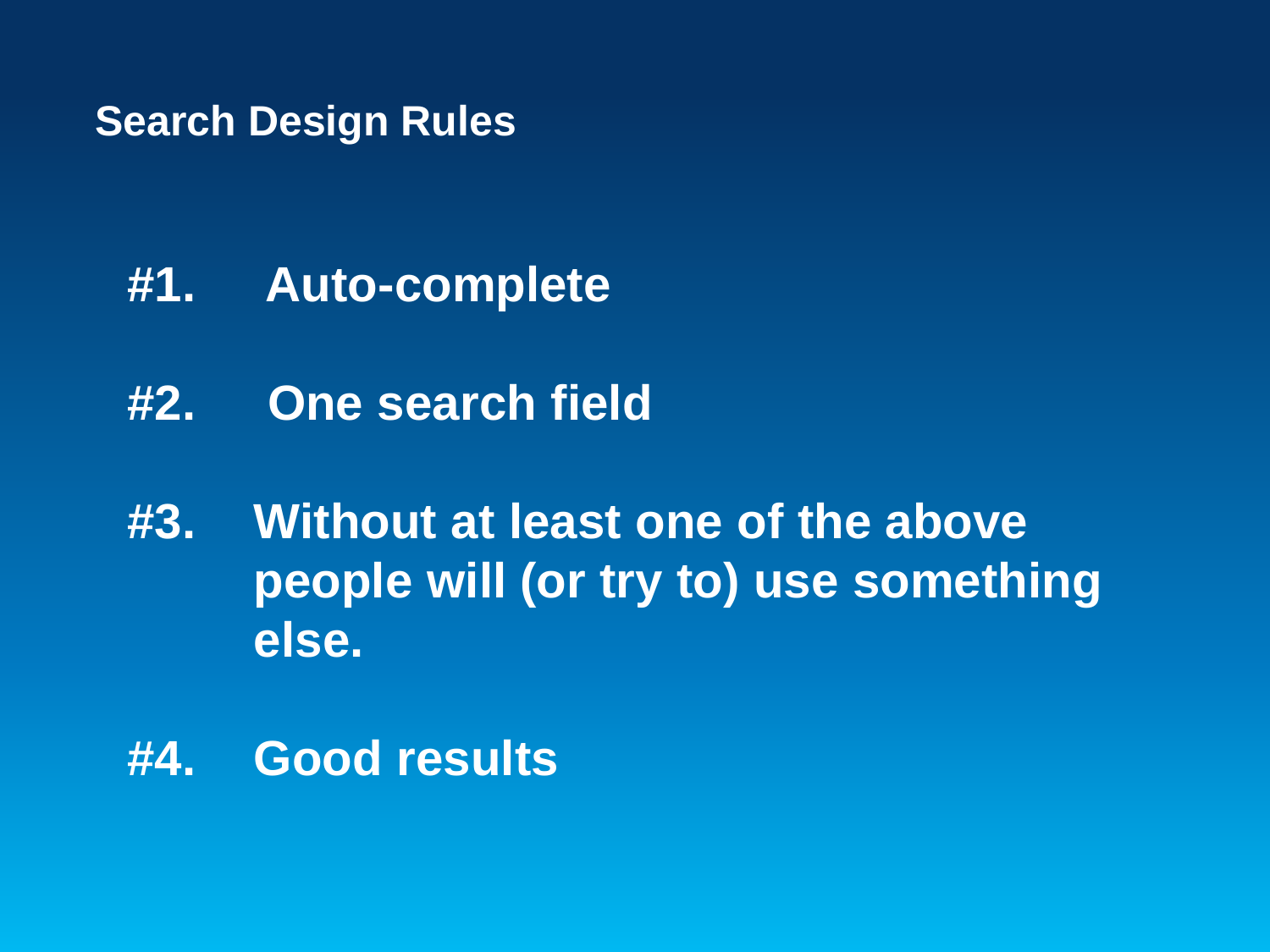#### **Search Demo**

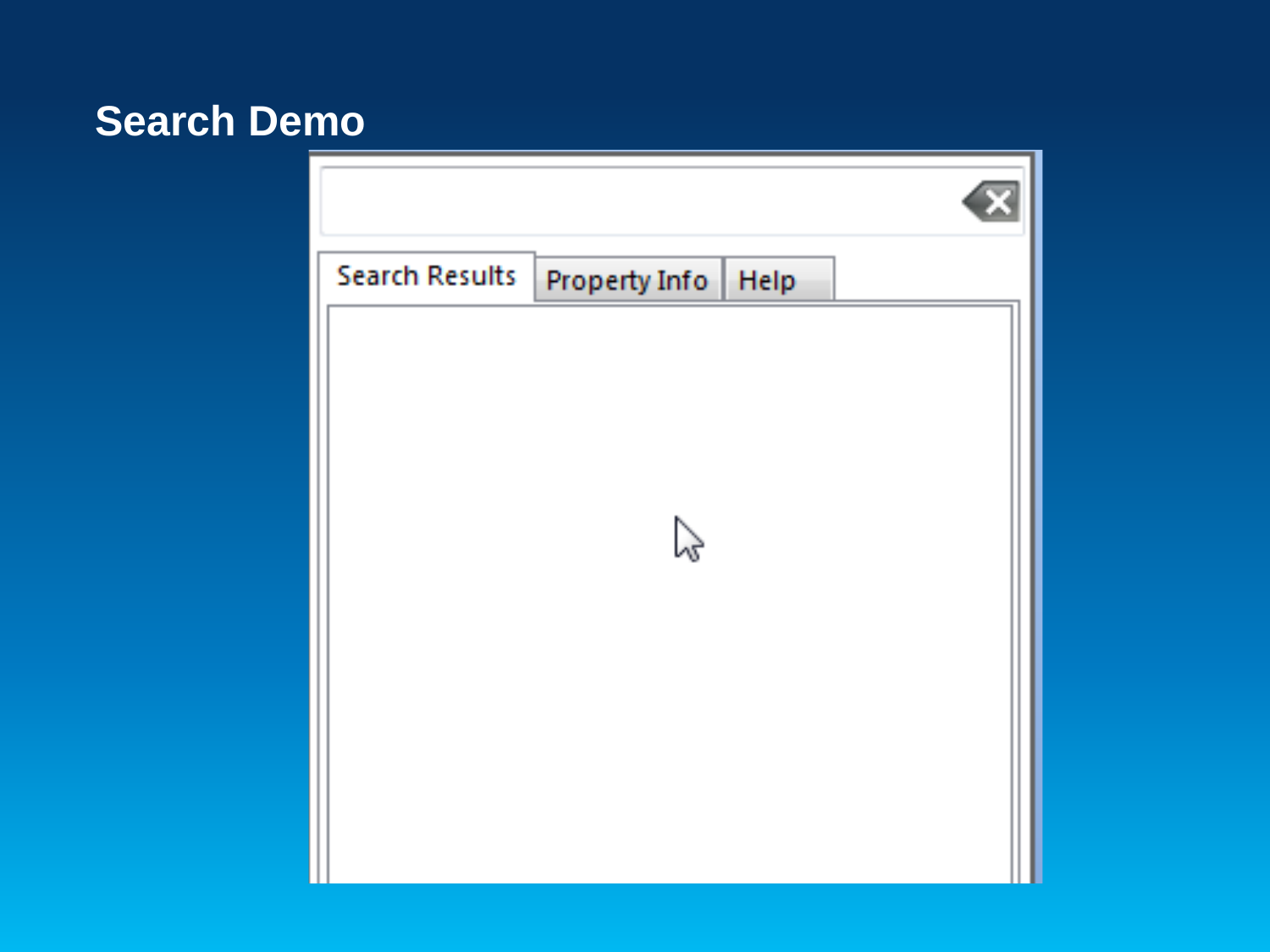## **Wasn't Always this Way**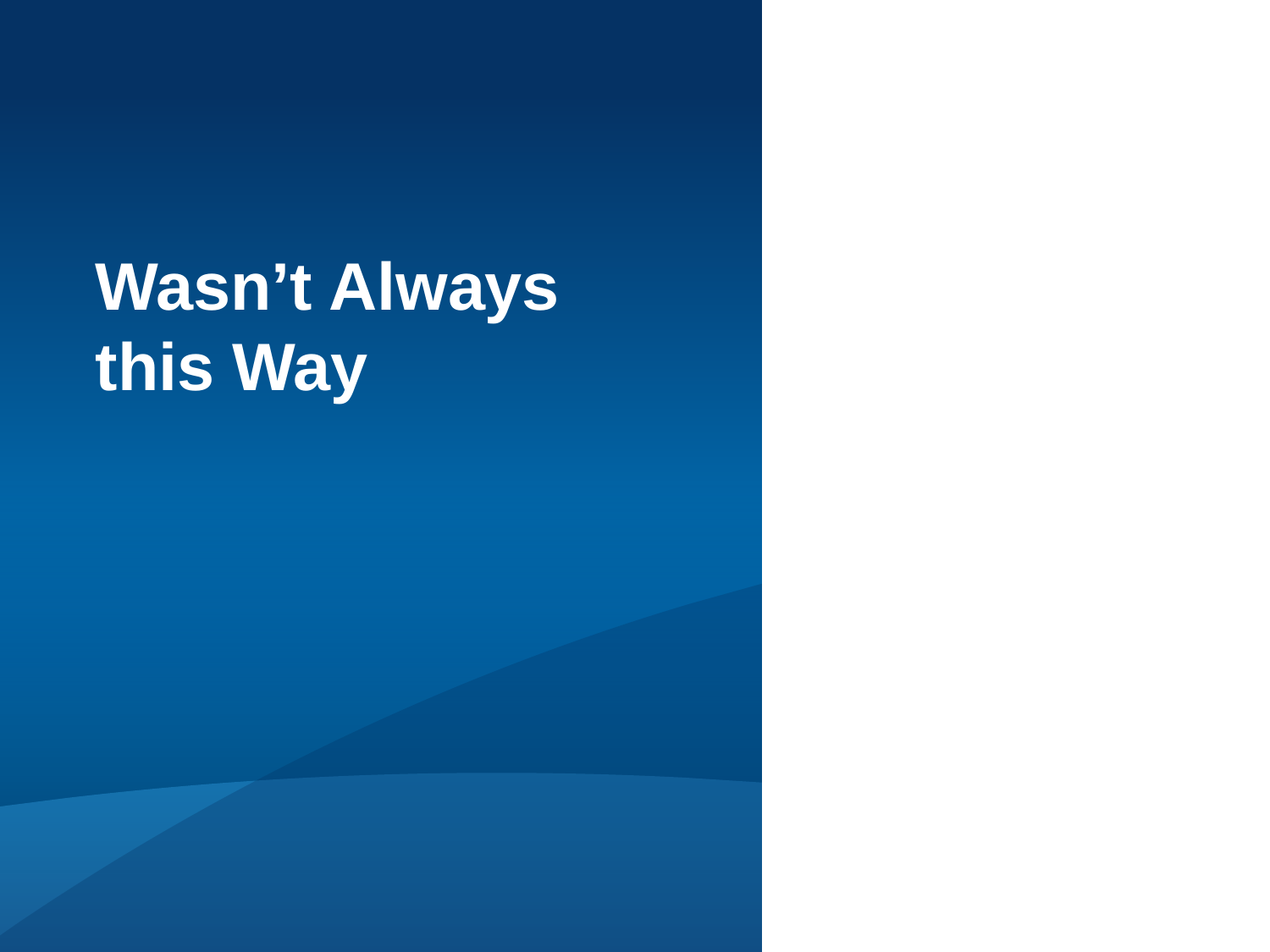#### **Old Search Tool**

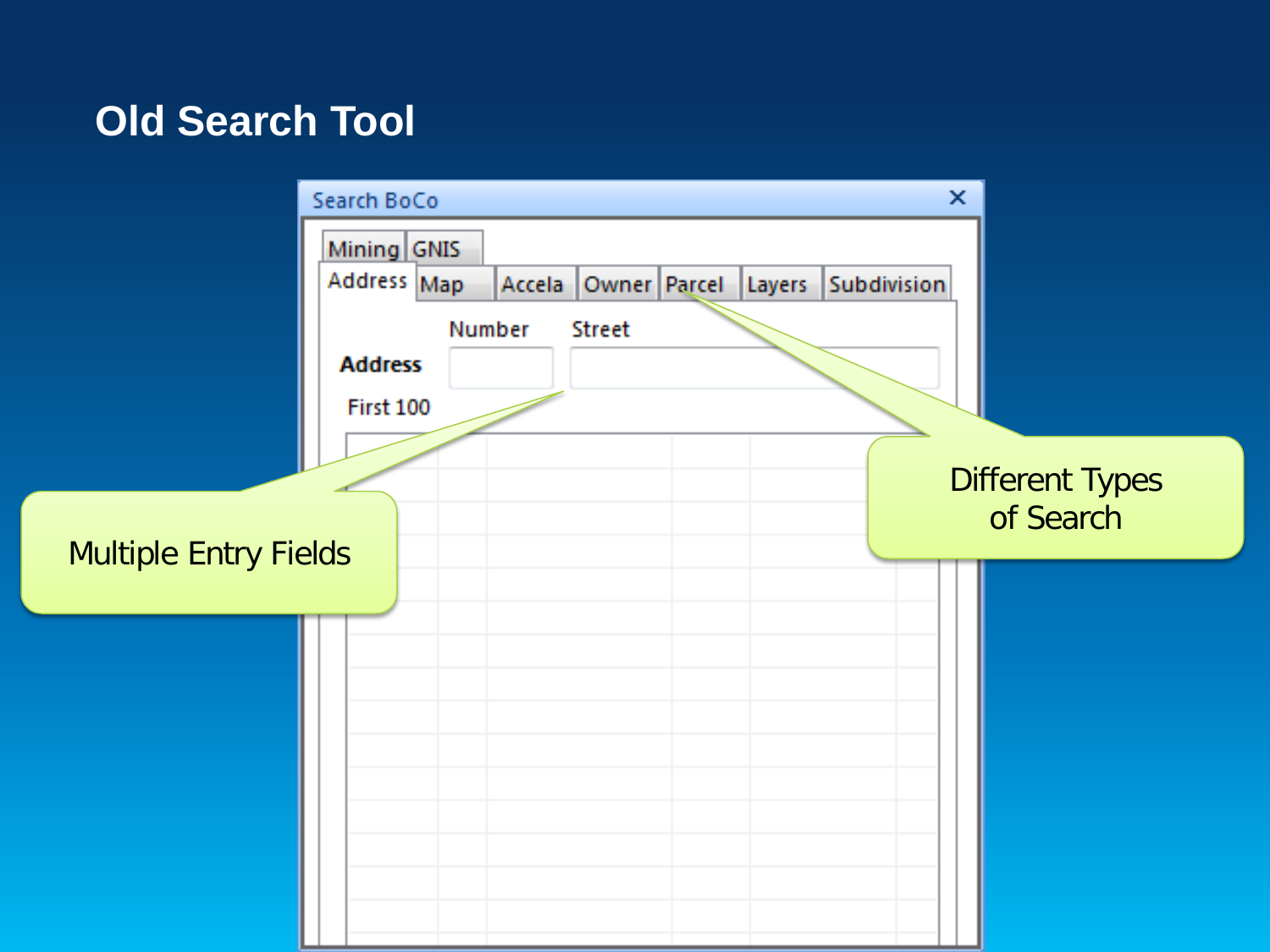## **Too Many Databases**

Hay for the Winter by Trey Ratcliff http://www.flickr.com/photos/stuckincustoms/8672061349/ Attribution License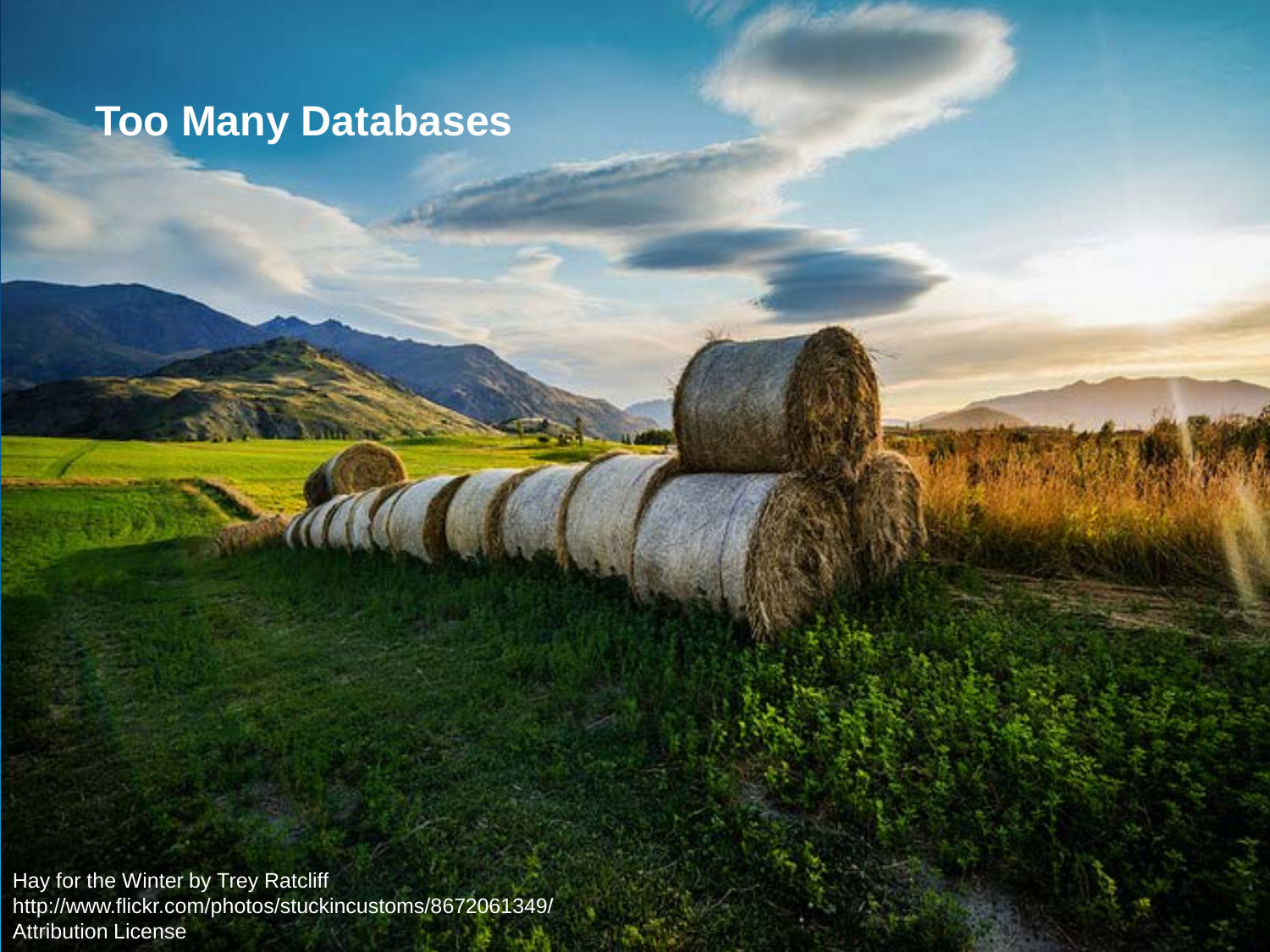

Address & Owner **Database** 

Building Permit **Database** 

Assessment Database

Place Name Database

Subdivision Database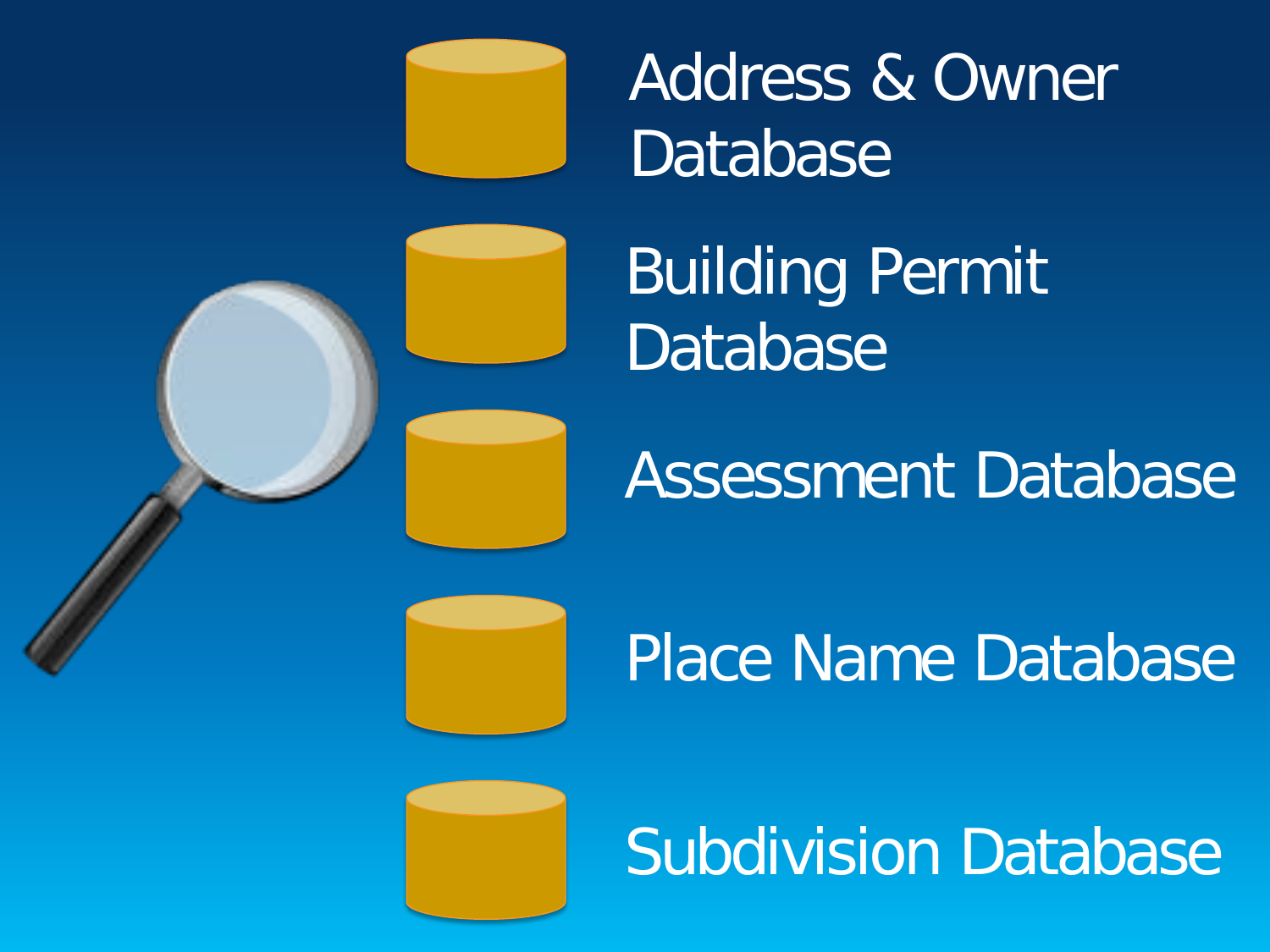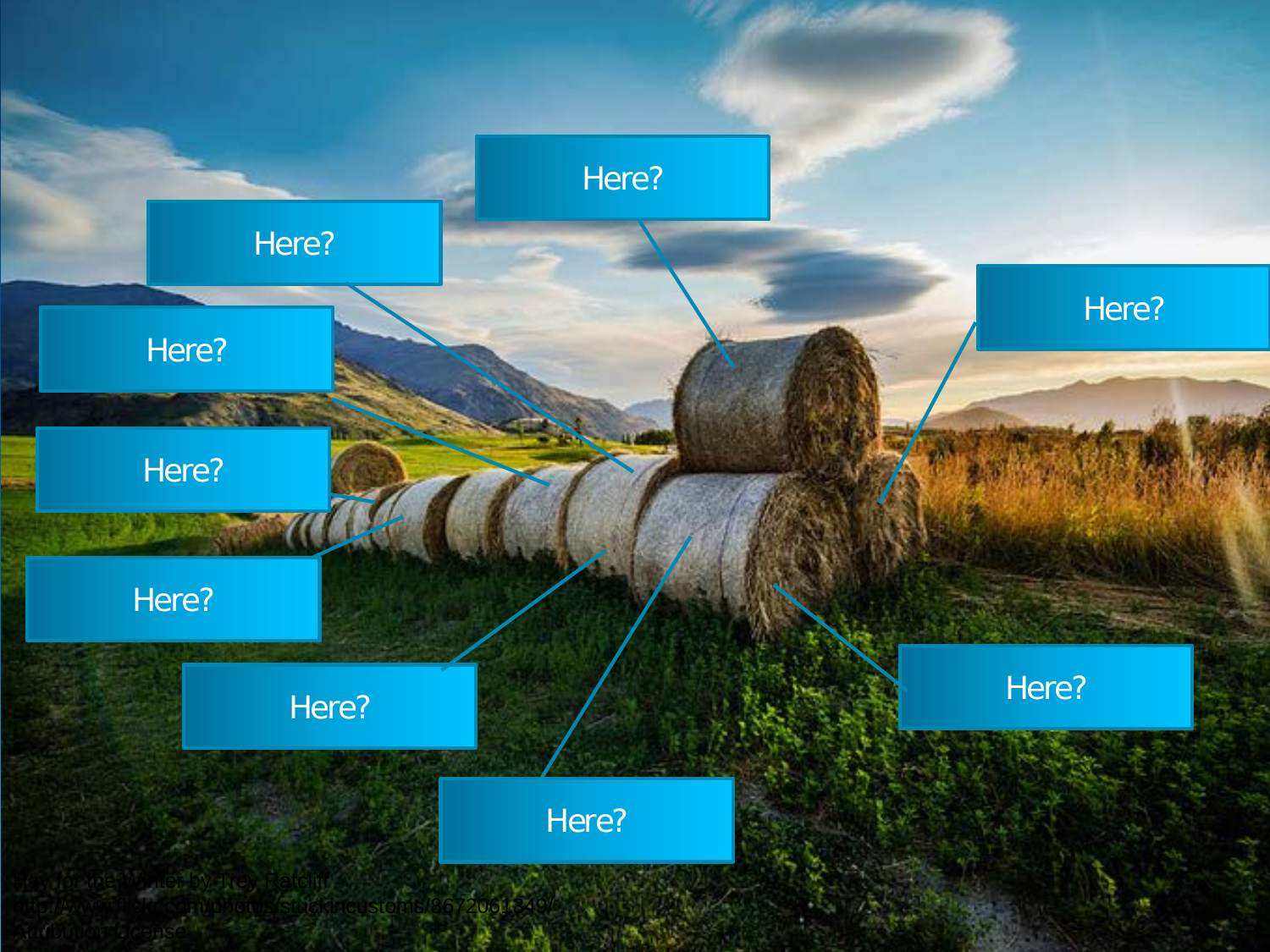## **One BIG Haystack**

Roll of Hay by Klearchos Kapoutsis http://www.flickr.com/photos/klearchos/3824322183/ Attribution-NonCommercial License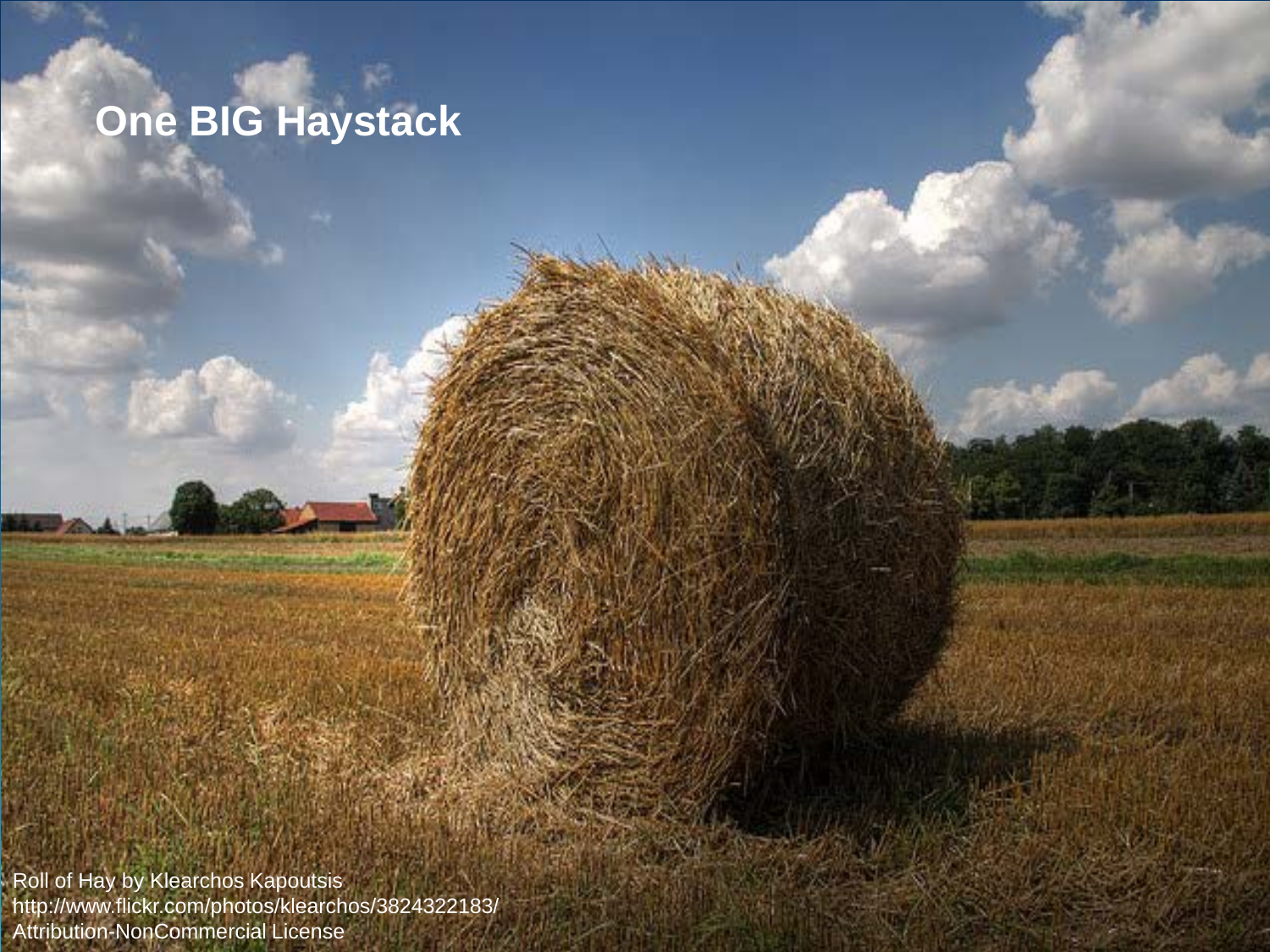

Roll of Hay by Klearchos Kapoutsis http://www.flickr.com/photos/klearchos/3824322183/ Attribution-NonCommercial License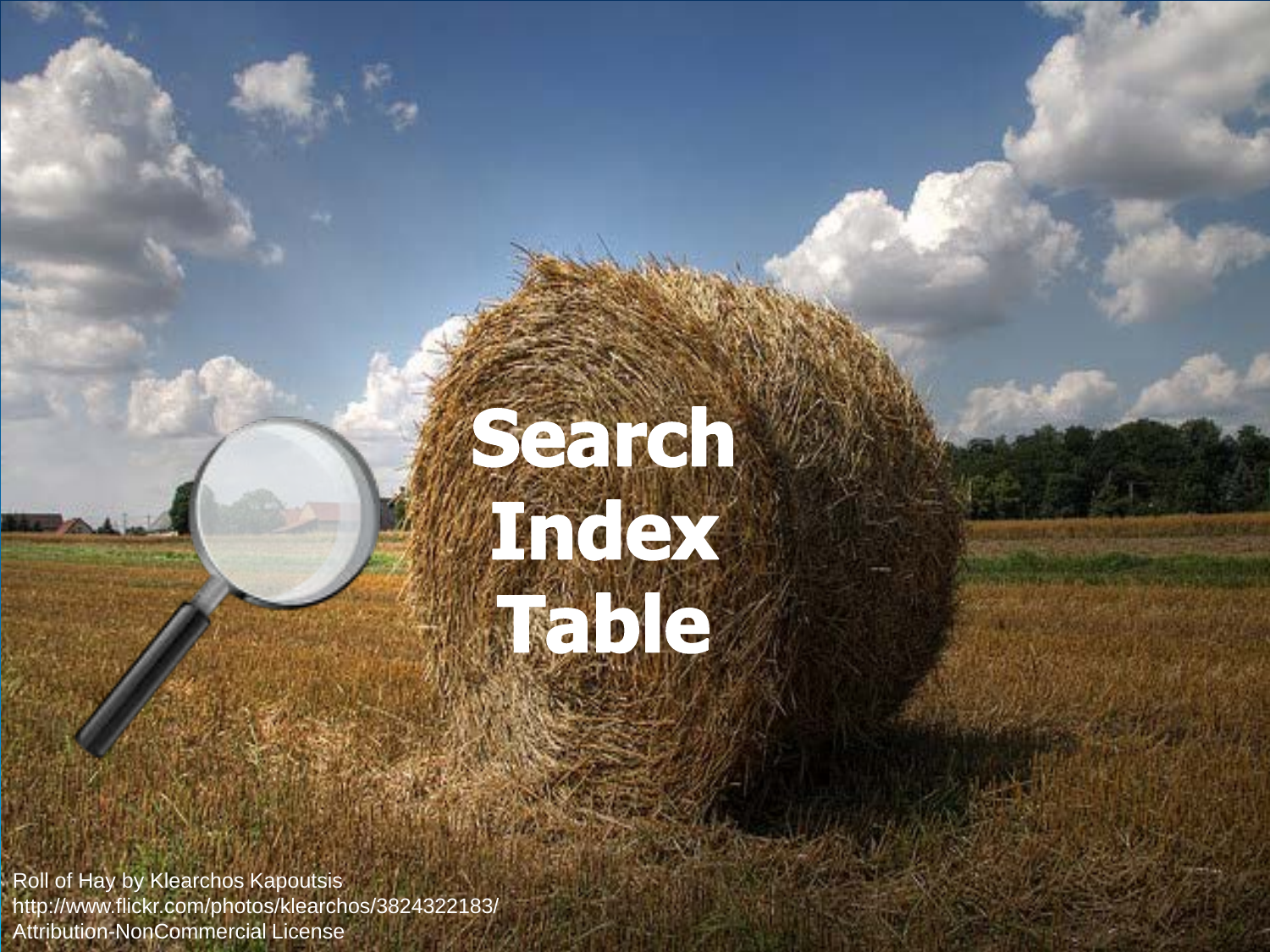## **A Table To Search**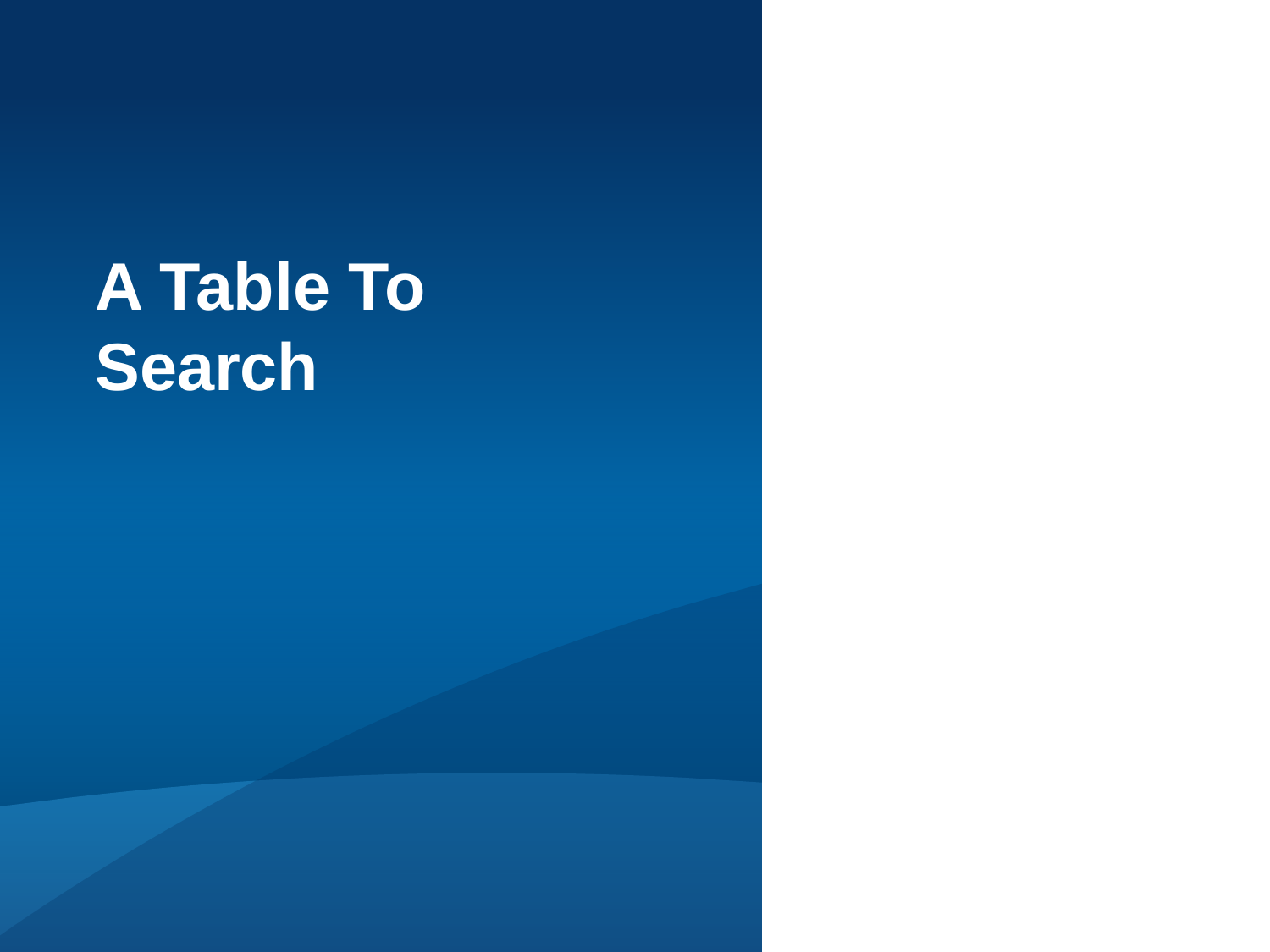**What's in the Table?**

## **What to search for**

## **Where to go once you find it**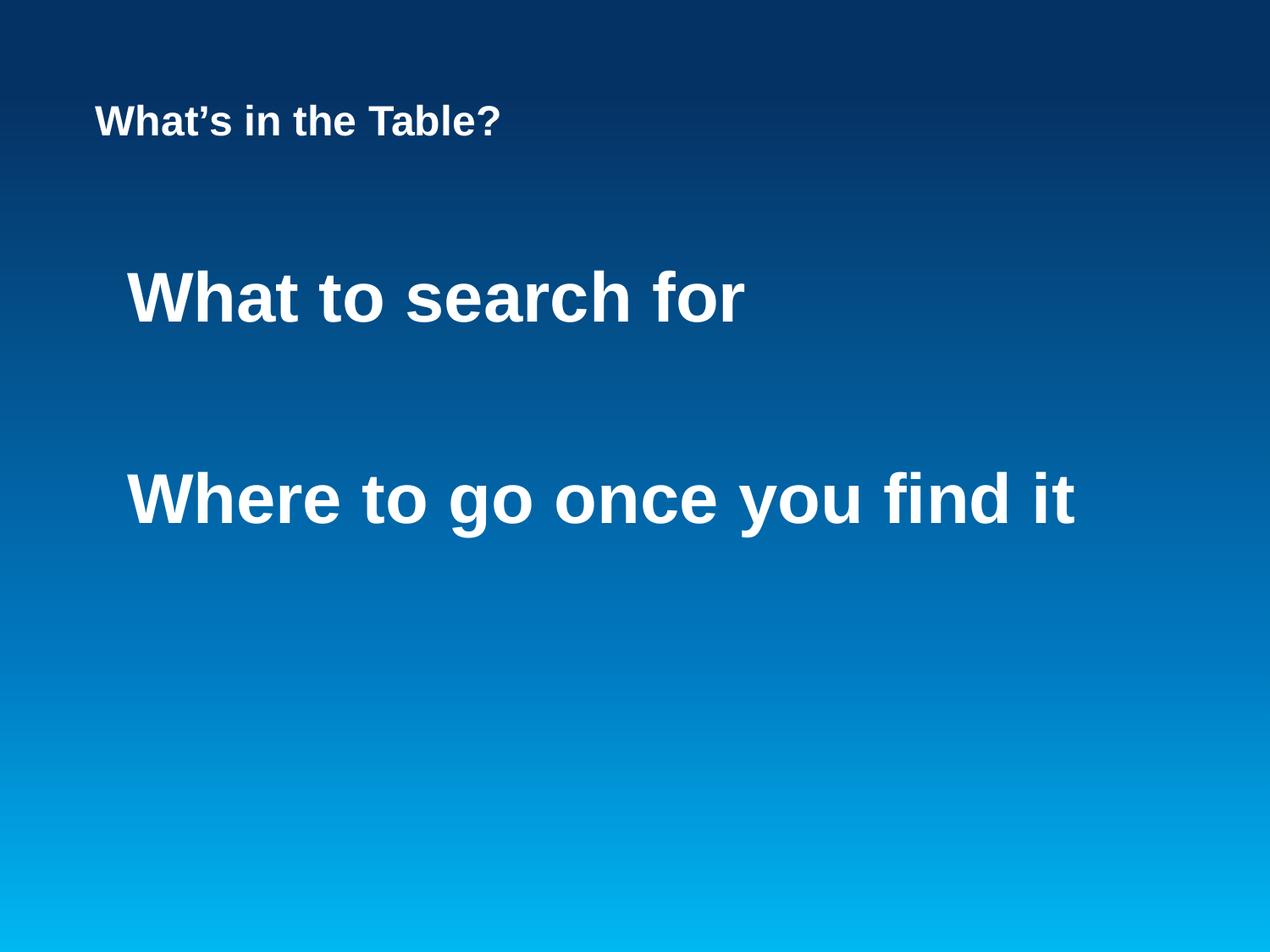| <b>Field</b> | Description                                              |  |  |
|--------------|----------------------------------------------------------|--|--|
| SearchText   | The search term. The "correct"<br>answer. A perfect hit. |  |  |
|              |                                                          |  |  |
|              |                                                          |  |  |
|              |                                                          |  |  |
|              |                                                          |  |  |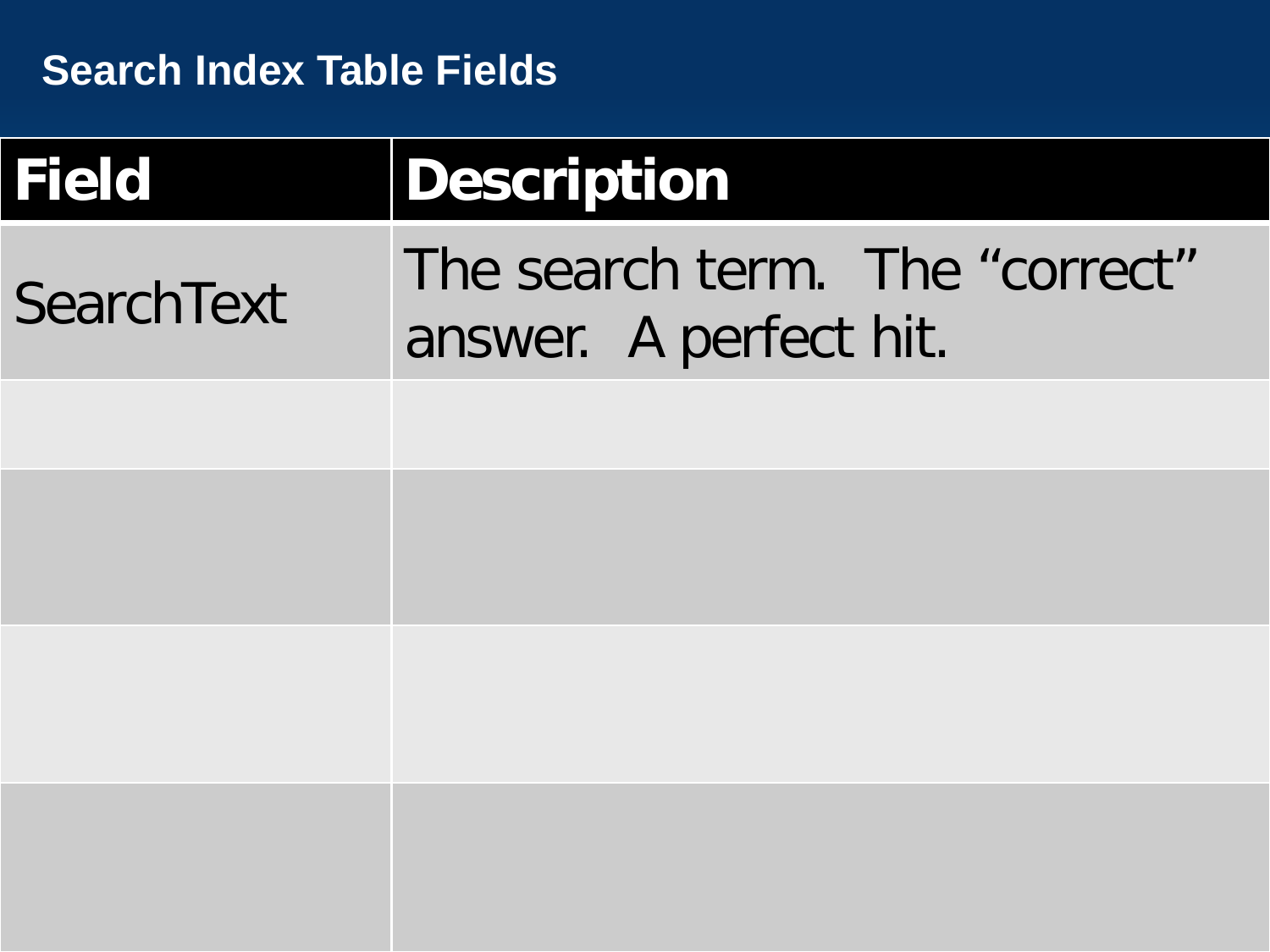| <b>Field</b>      | <b>Description</b>                                       |
|-------------------|----------------------------------------------------------|
| <b>SearchText</b> | The search term. The "correct"<br>answer. A perfect hit. |
| Workspace         | The database the search term is in                       |
|                   |                                                          |
|                   |                                                          |
|                   |                                                          |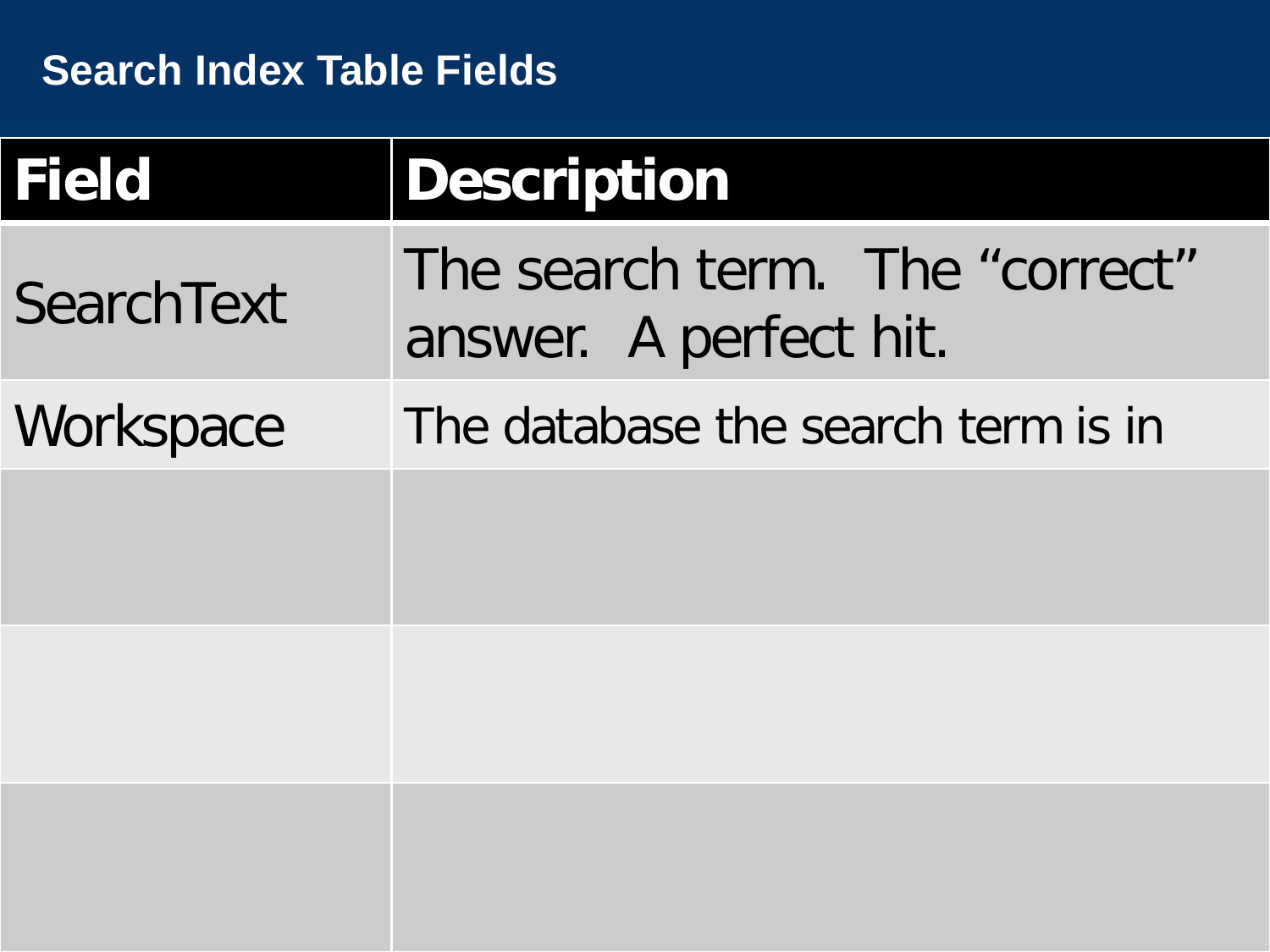| <b>Field</b>      | <b>Description</b>                                       |  |
|-------------------|----------------------------------------------------------|--|
| <b>SearchText</b> | The search term. The "correct"<br>answer. A perfect hit. |  |
| Workspace         | The database the search term is in                       |  |
| FeatureClass      | The table in the database the<br>search term is in       |  |
|                   |                                                          |  |
|                   |                                                          |  |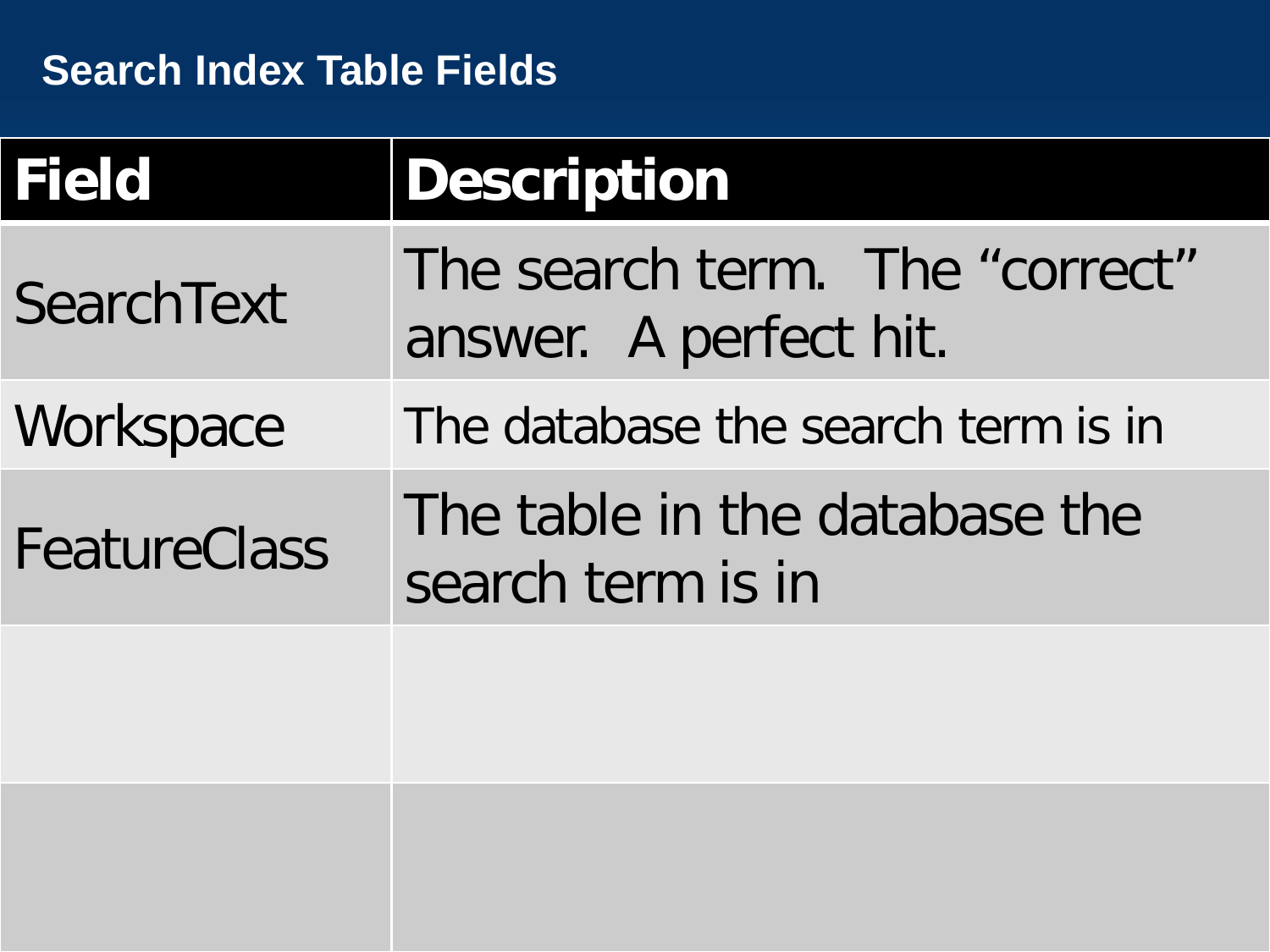| <b>Field</b>      | <b>Description</b>                                       |  |
|-------------------|----------------------------------------------------------|--|
| <b>SearchText</b> | The search term. The "correct"<br>answer. A perfect hit. |  |
| Workspace         | The database the search term is in                       |  |
| FeatureClass      | The table in the database the<br>search term is in       |  |
| <b>IdField</b>    | The field in the table the search<br>term is in          |  |
|                   |                                                          |  |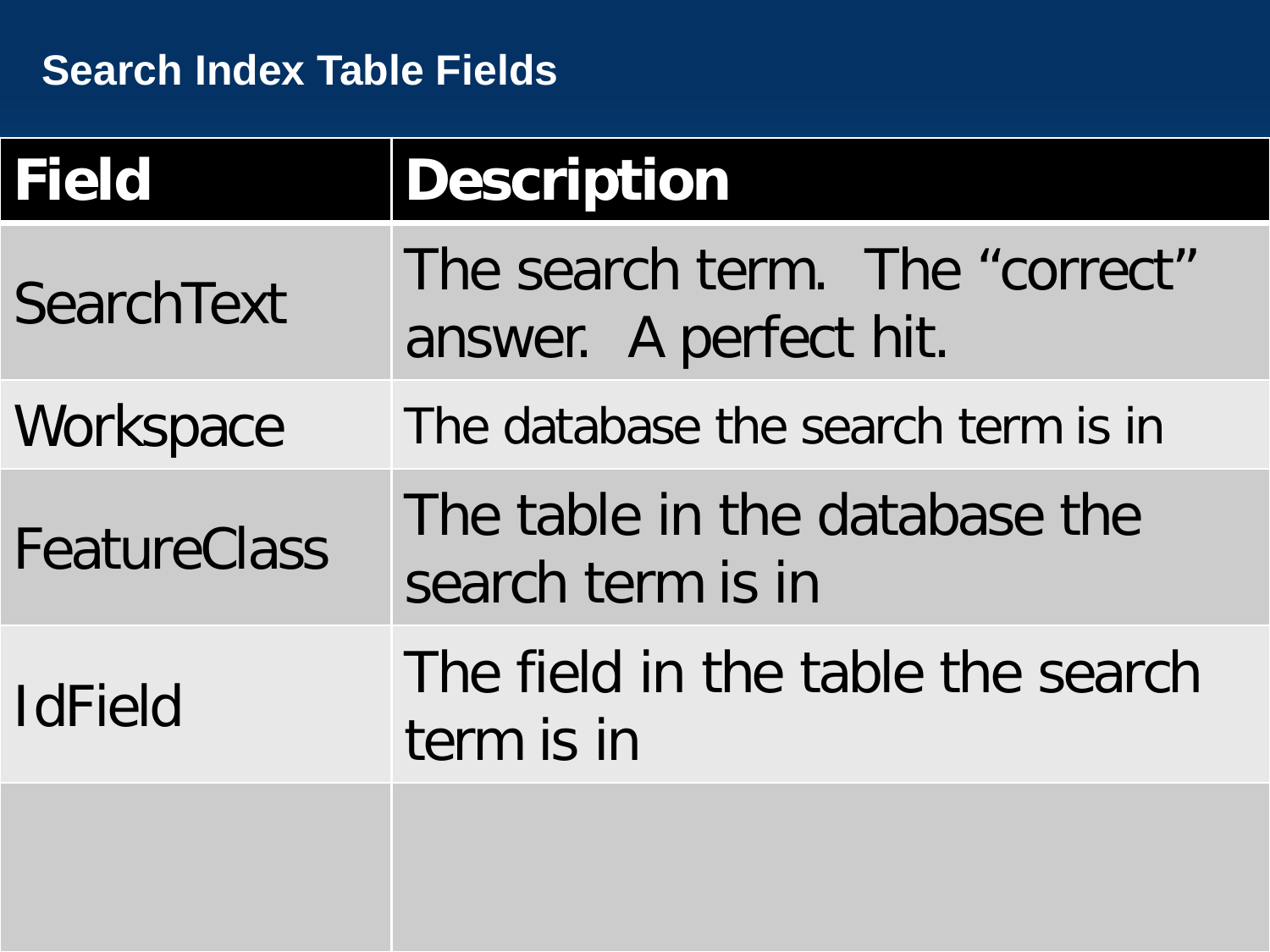| <b>Field</b>        | <b>Description</b>                                                                      |  |
|---------------------|-----------------------------------------------------------------------------------------|--|
| <b>SearchText</b>   | The search term. The "correct"<br>answer. A perfect hit.                                |  |
| Workspace           | The database the search term is in                                                      |  |
| <b>FeatureClass</b> | The table in the database the<br>search term is in                                      |  |
| <b>IdField</b>      | The field in the table the search<br>term is in                                         |  |
| Id                  | The record (or row) the the search term is in.<br>This is what the search should go to. |  |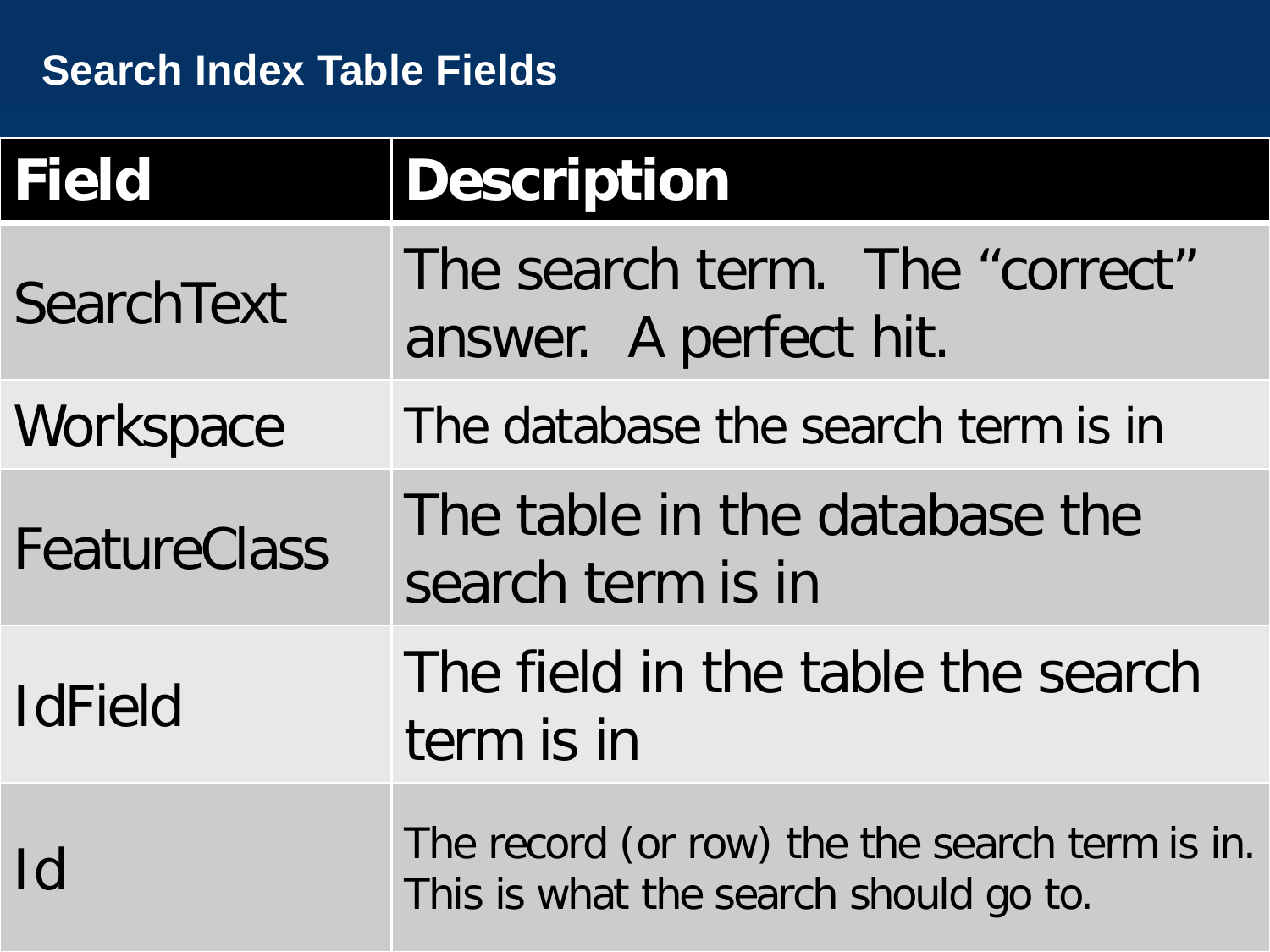## **1234 Main St**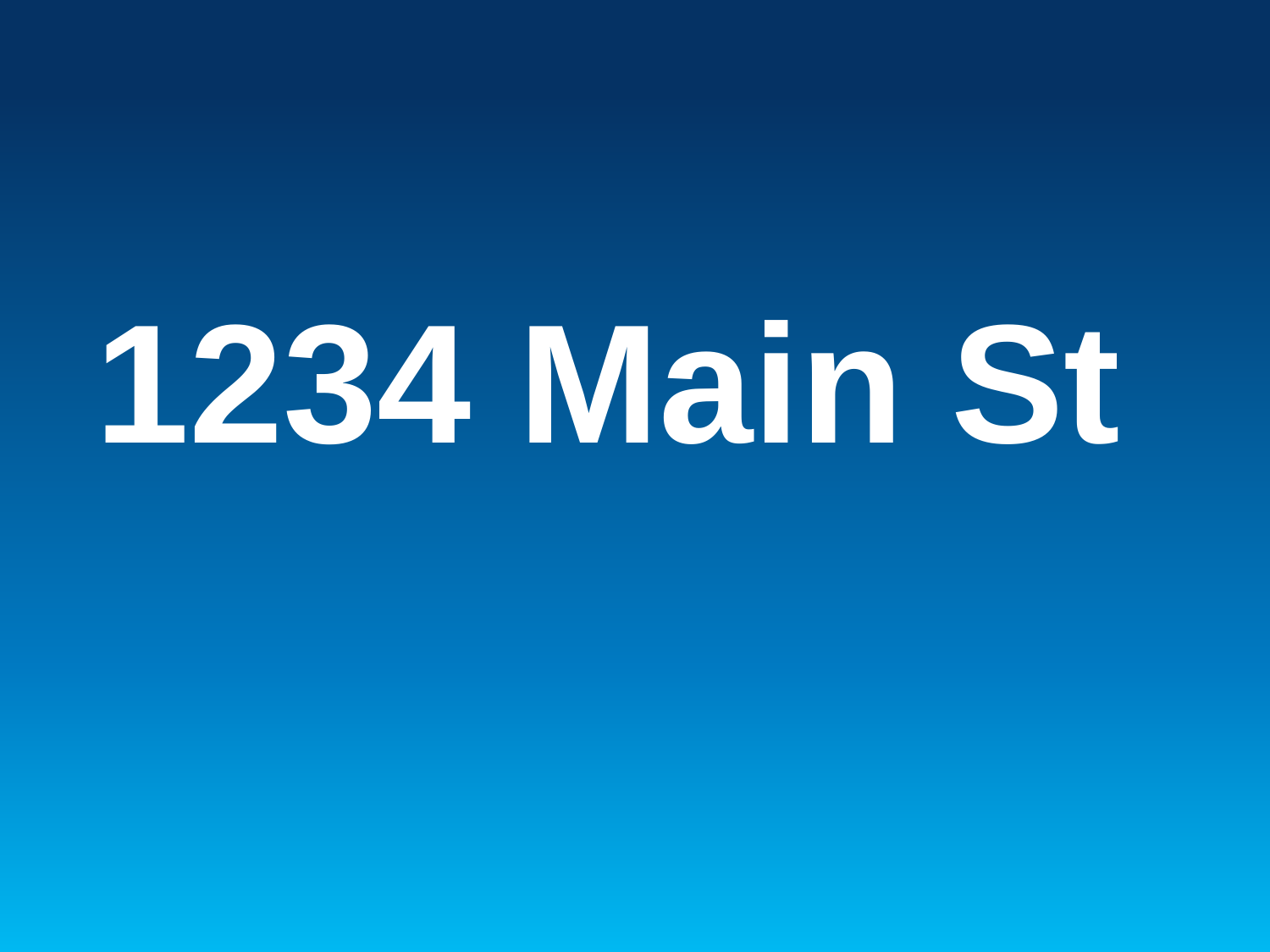| 1234 Main St<br>Match |                                   |  |
|-----------------------|-----------------------------------|--|
| <b>Field</b>          | <b>Description</b>                |  |
| <b>SearchText</b>     | <b>1234 S Main Street Boulder</b> |  |
| Workspace             | G:\gis.sde                        |  |
| <b>FeatureClass</b>   | dbo.parcel                        |  |
| <b>IdField</b>        | PIN                               |  |
| Id                    | MKE11171971                       |  |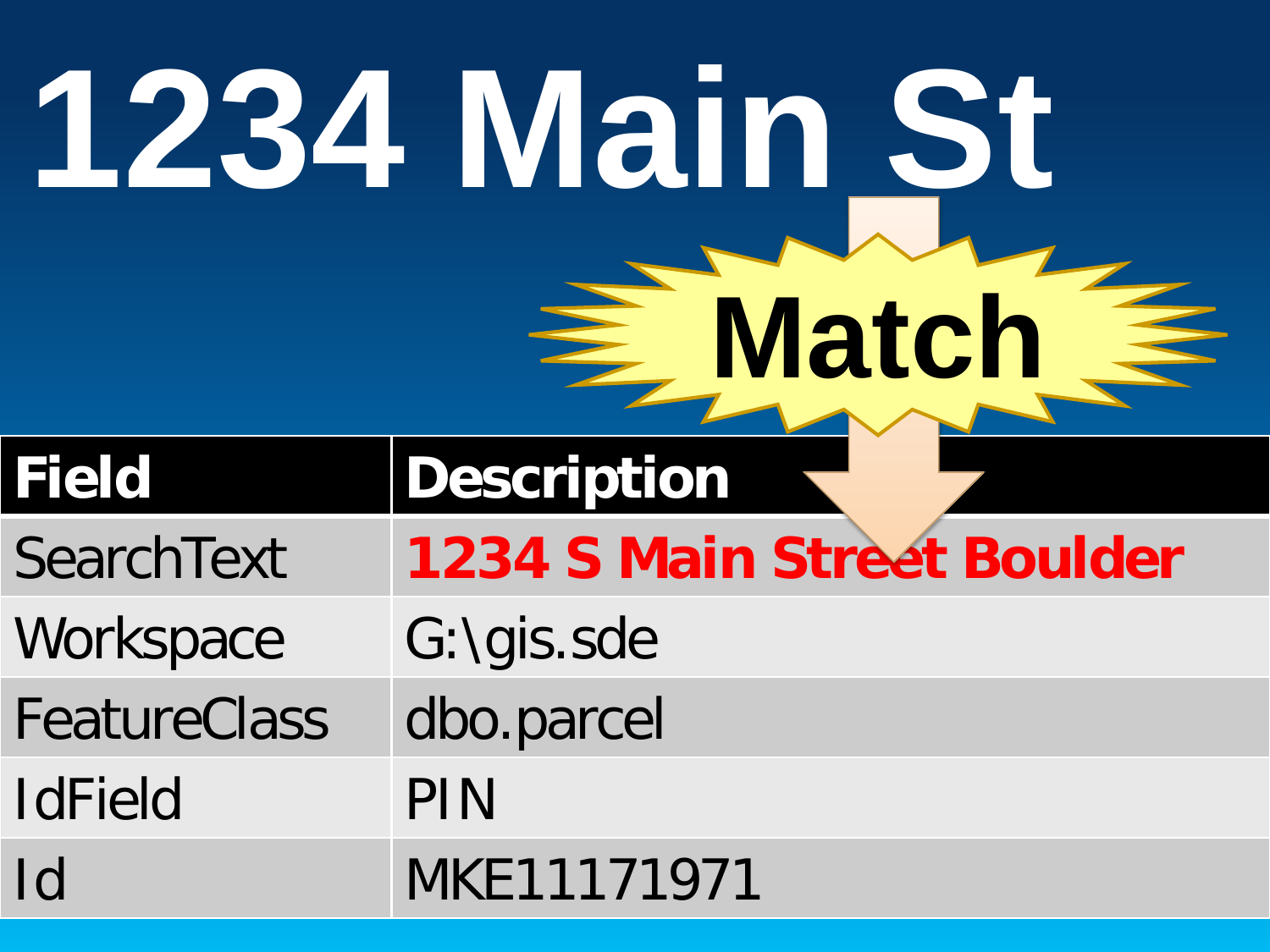# **1234 Main St**

| <b>Description</b>           |
|------------------------------|
| 1234 S Main Street Boulder   |
| G:\gis.sde                   |
| <b>≧ Zoom!</b><br>dbo.parcel |
| PIN                          |
| <b>MKE11171971</b>           |
|                              |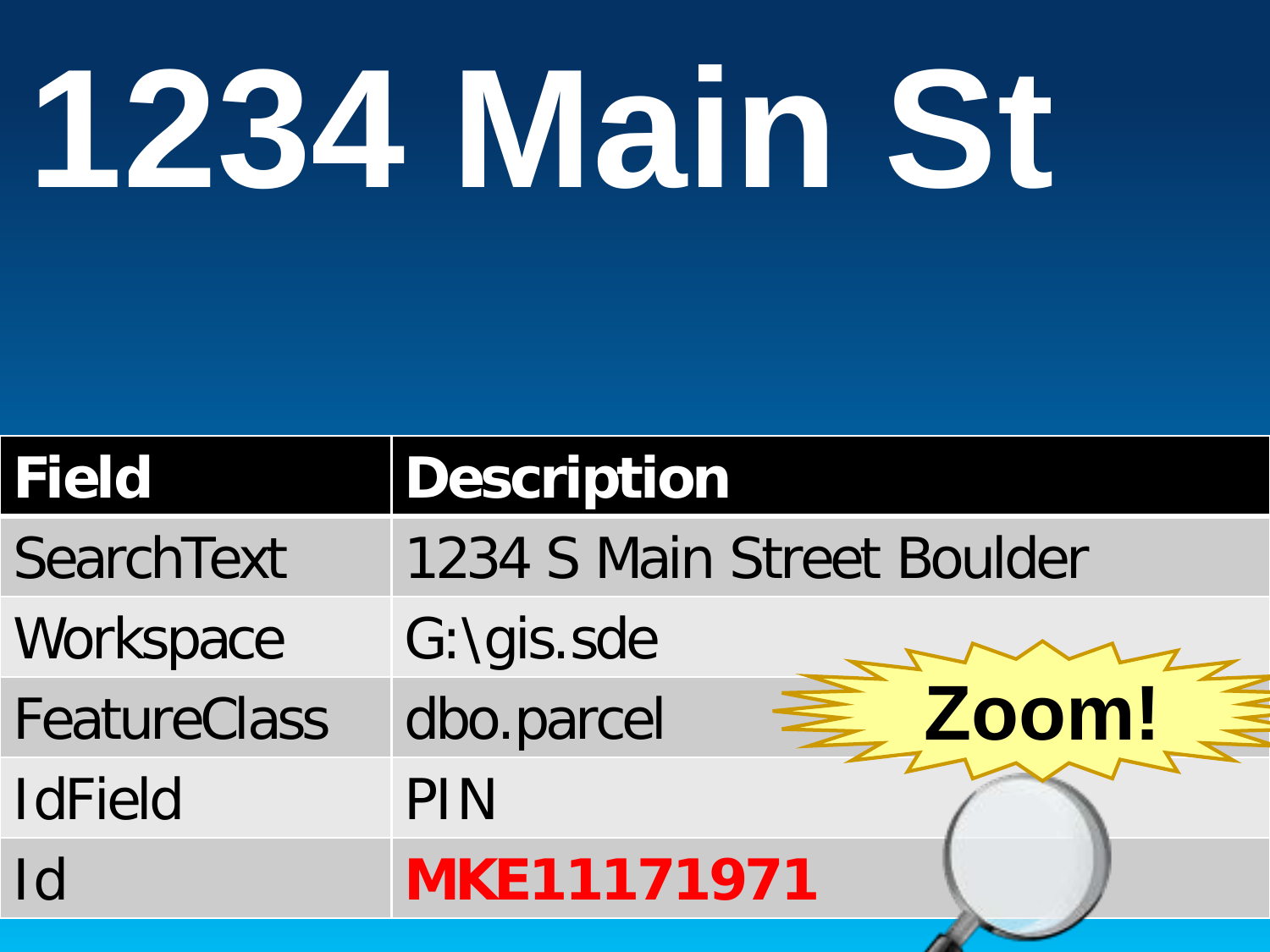## **Steps to Make the Index Table**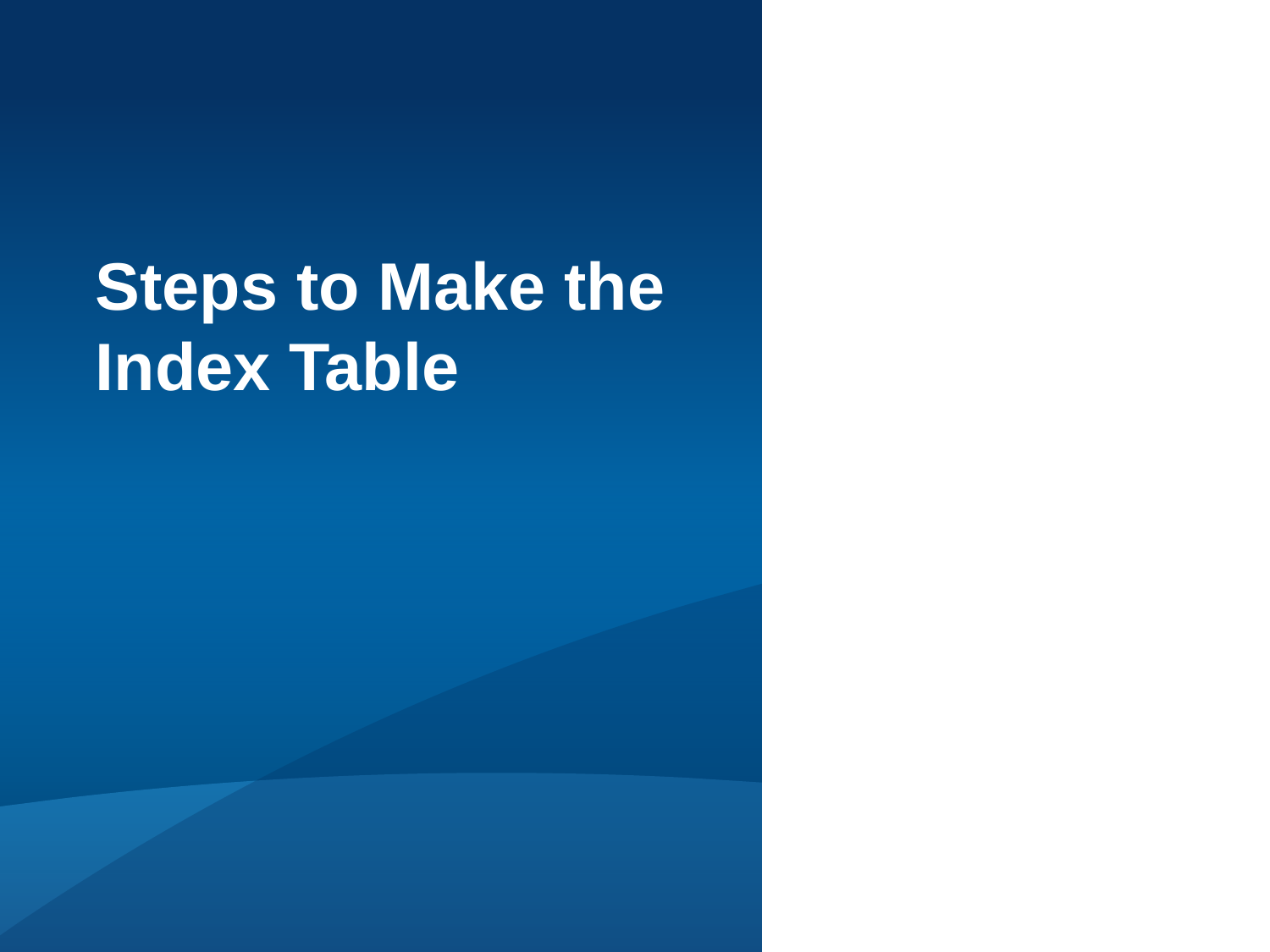## **Boulder County Land Use Search Index**

| <b>Theme</b>             | <b>Example</b>           | <b>Database</b>        |
|--------------------------|--------------------------|------------------------|
| <b>Parcel Number</b>     | 157416001234             | Assessor - CAMA        |
| <b>Address</b>           | 1234 S Main Street       | <b>Assessor - CAMA</b> |
| Owner                    | <b>John Doe</b>          | Assessor - CAMA        |
| <b>Tax Account</b>       | R01234567                | <b>Assessor - CAMA</b> |
| <b>Building Permit</b>   | BP-13-0001               | Land Use - Accela      |
| <b>Docket Number</b>     | SPR-13-0010              | Land Use - Accela      |
| <b>Docket Name</b>       | <b>Smith Residence</b>   | Land Use - Accela      |
| Subdivision              | <b>Big Oak Meadows</b>   | GIS - ArcSDE           |
| <b>Mining Claim Name</b> | <b>Blue Bird Mine #2</b> | $GIS - ArcSDE$         |
| <b>Geographic Names</b>  | Longs Peak               | GIS - ArcSDE           |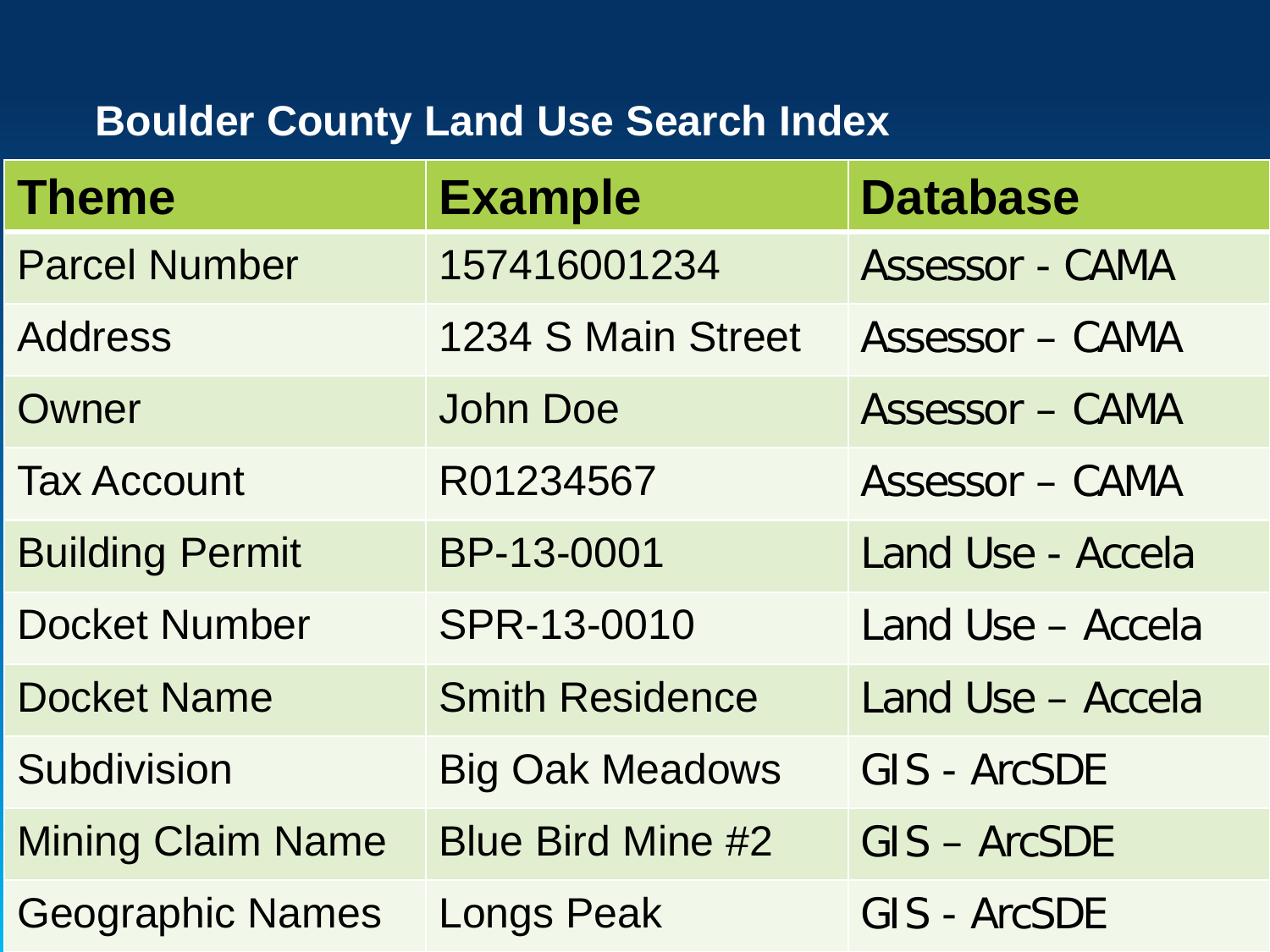**Load existing index**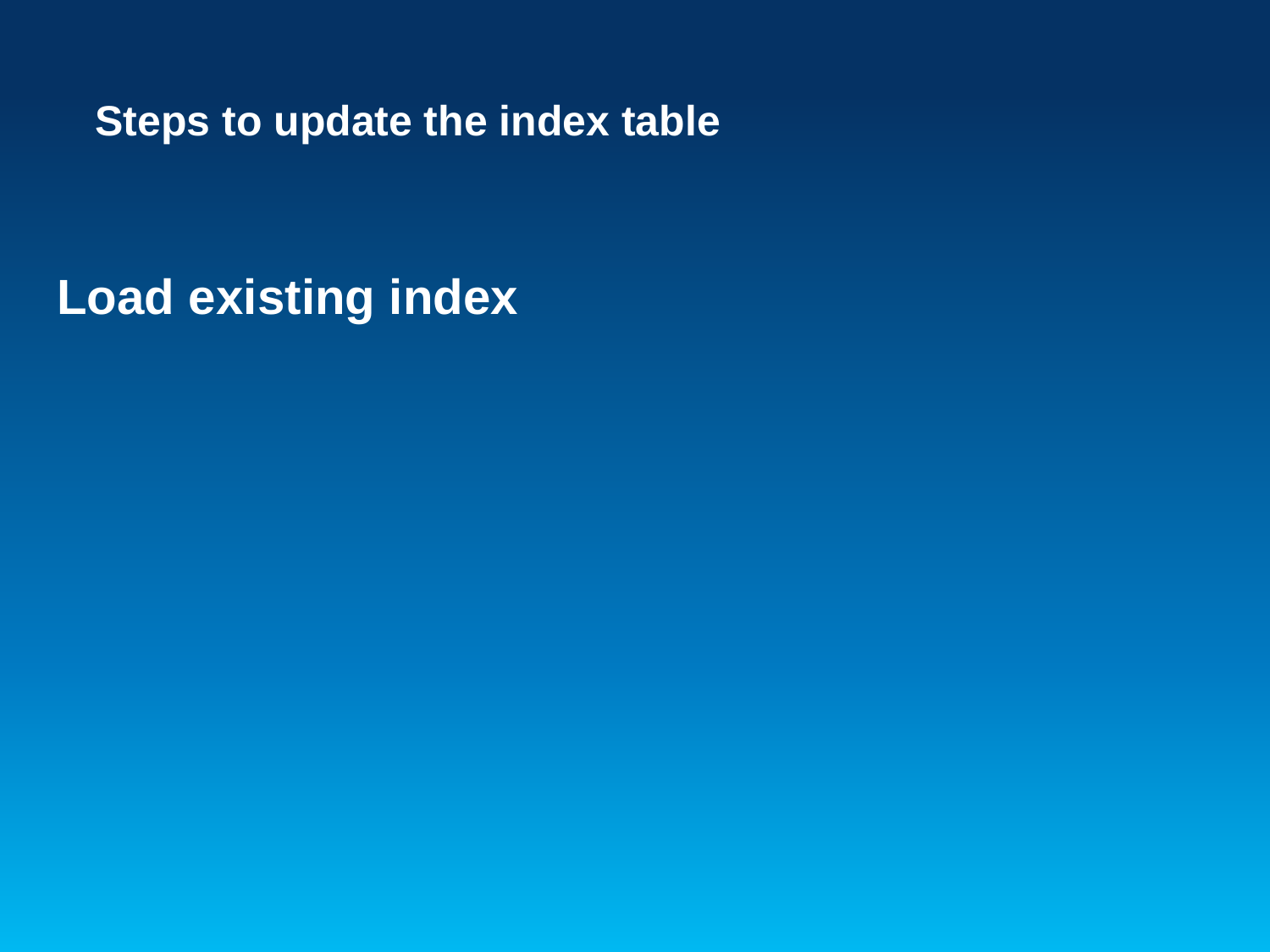Load existing index **Load reference data (i.e. data your searching)**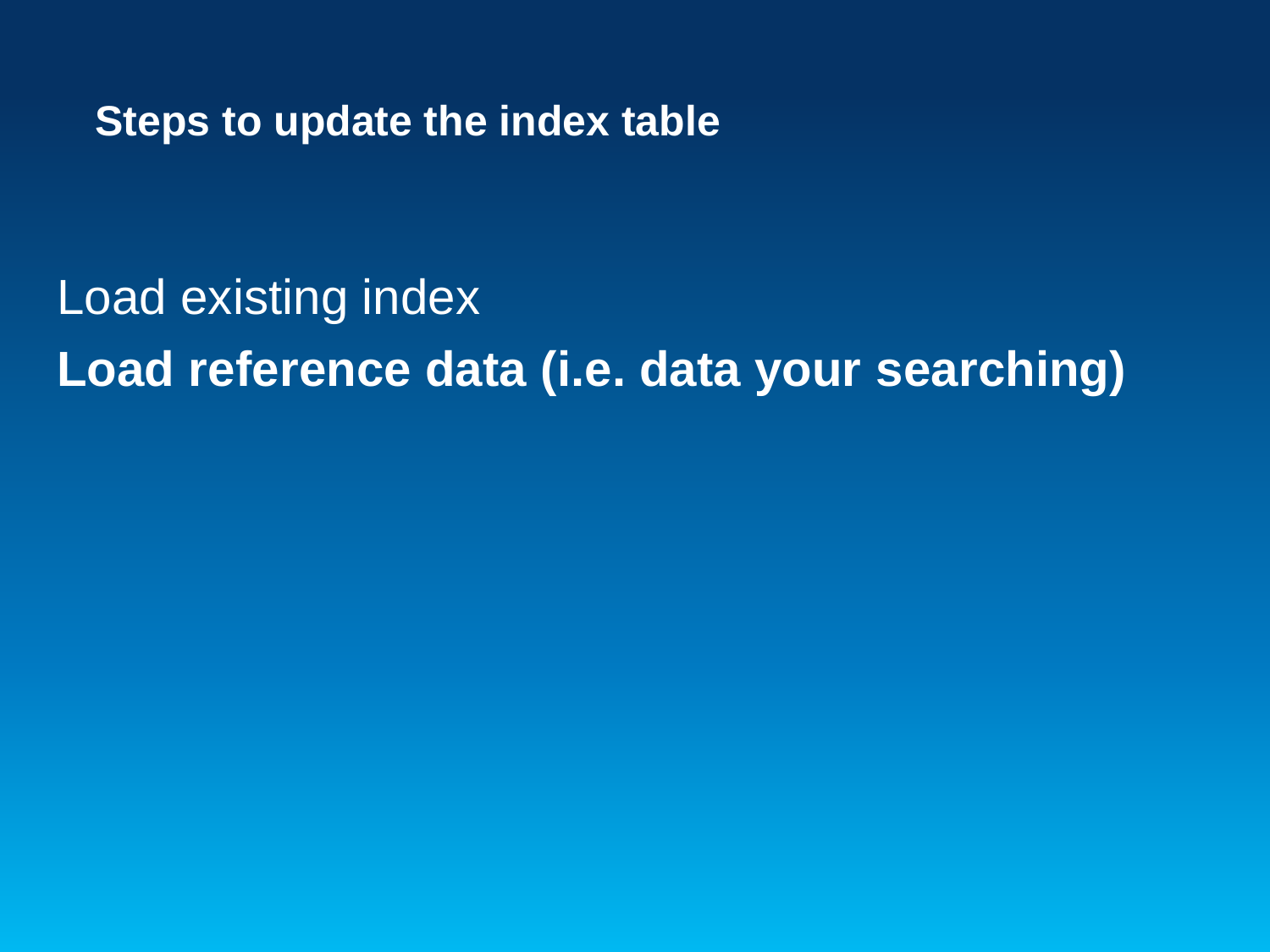Load existing index Load reference data (i.e. data your searching) **Find reference data not in index**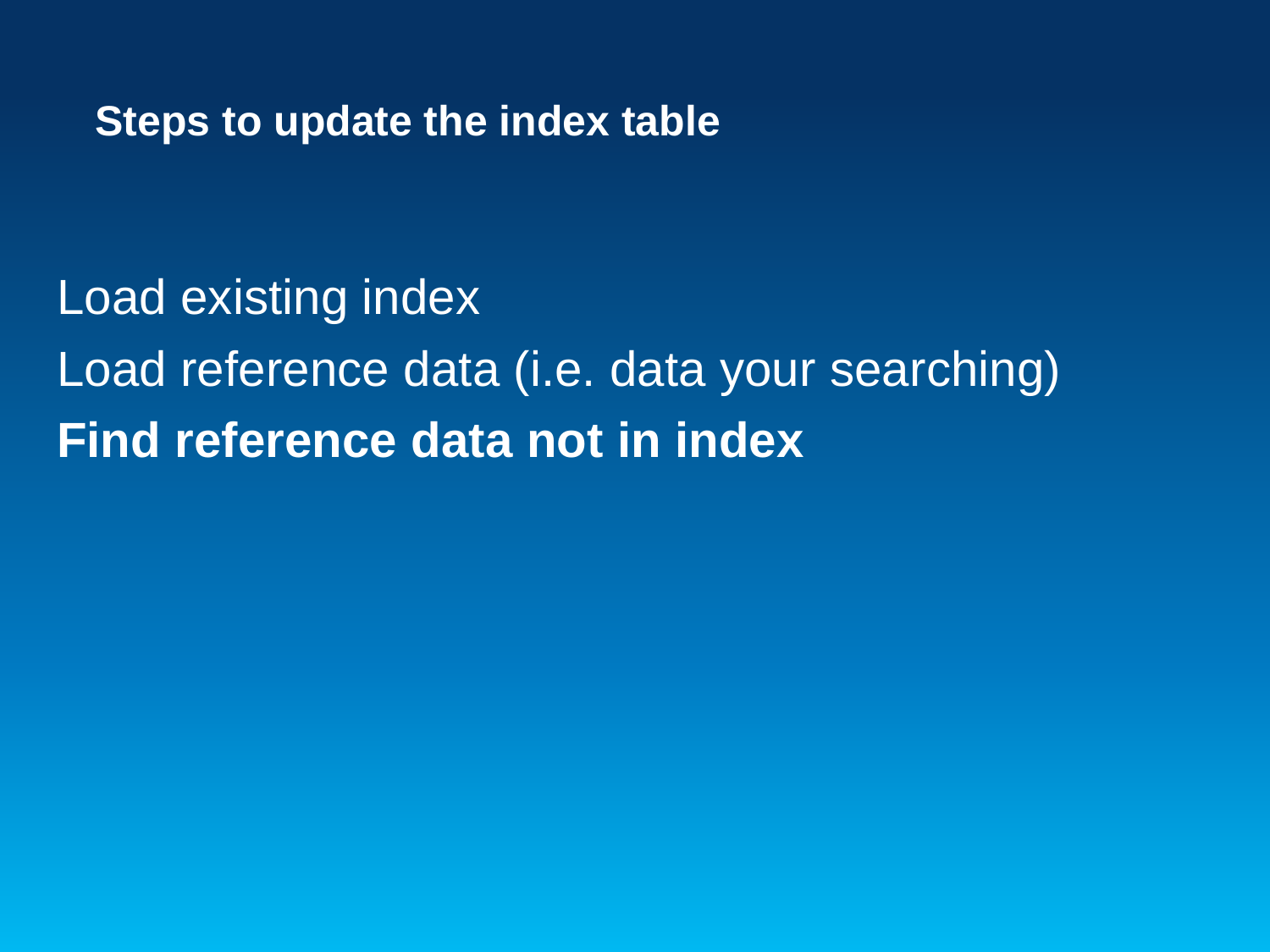Load existing index Load reference data (i.e. data your searching) Find reference data not in index **Add that data**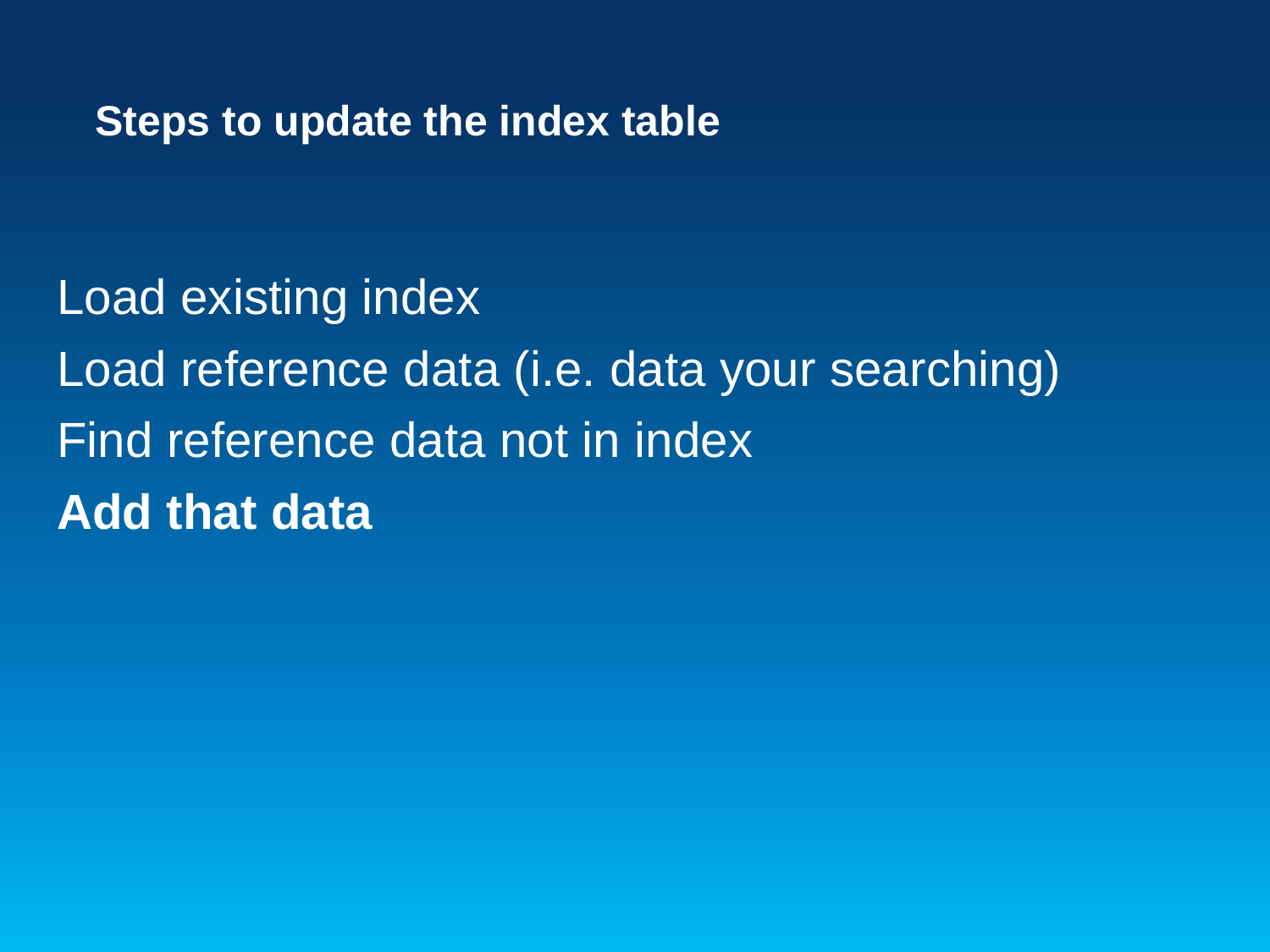Load existing index Load reference data (i.e. data your searching) Find reference data not in index Add that data **Search for index data not in the index (deleted)**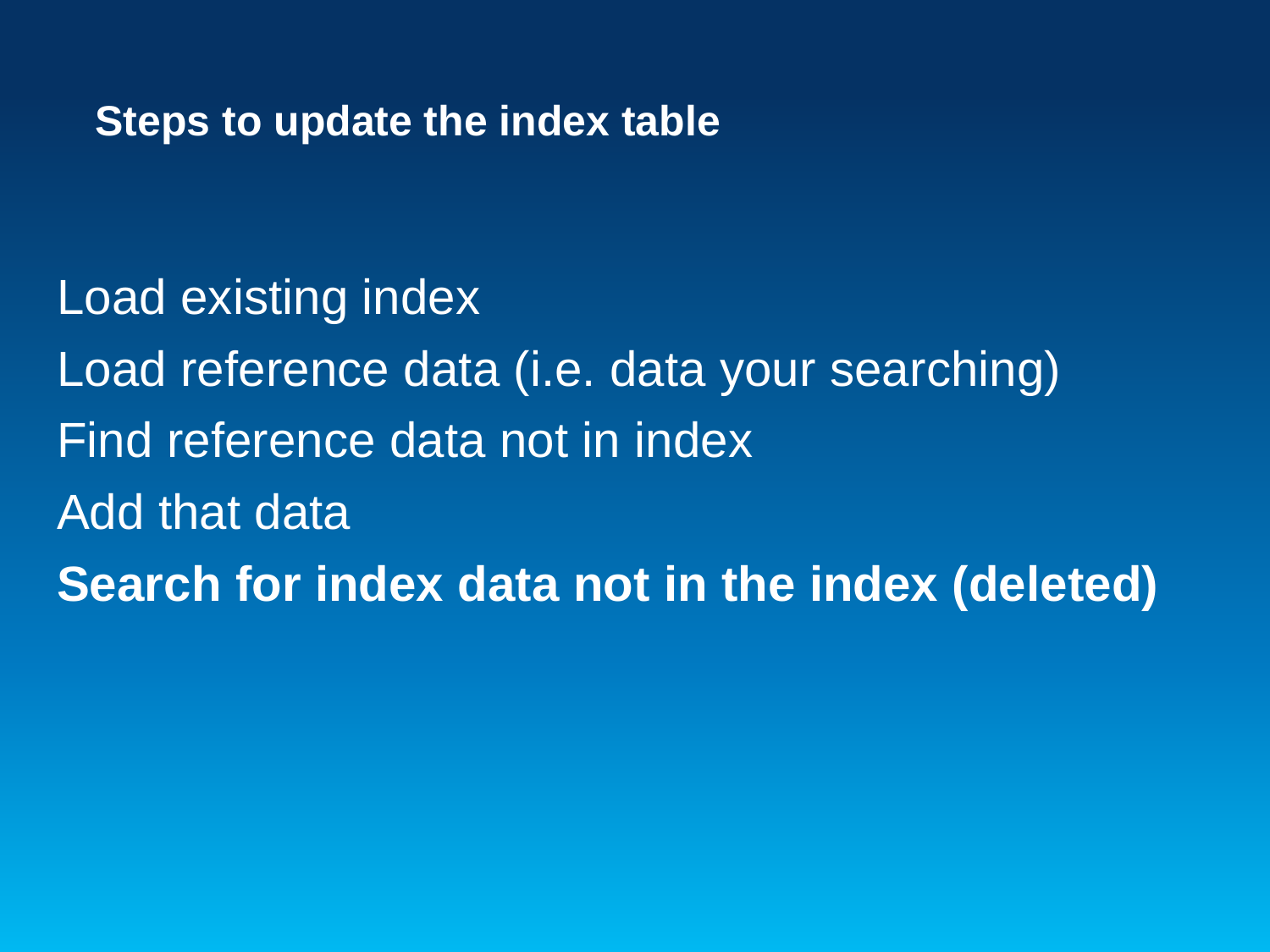Load existing index Load reference data (i.e. data your searching) Find reference data not in index Add that data Search for index data not in the index (deleted) **Remove it**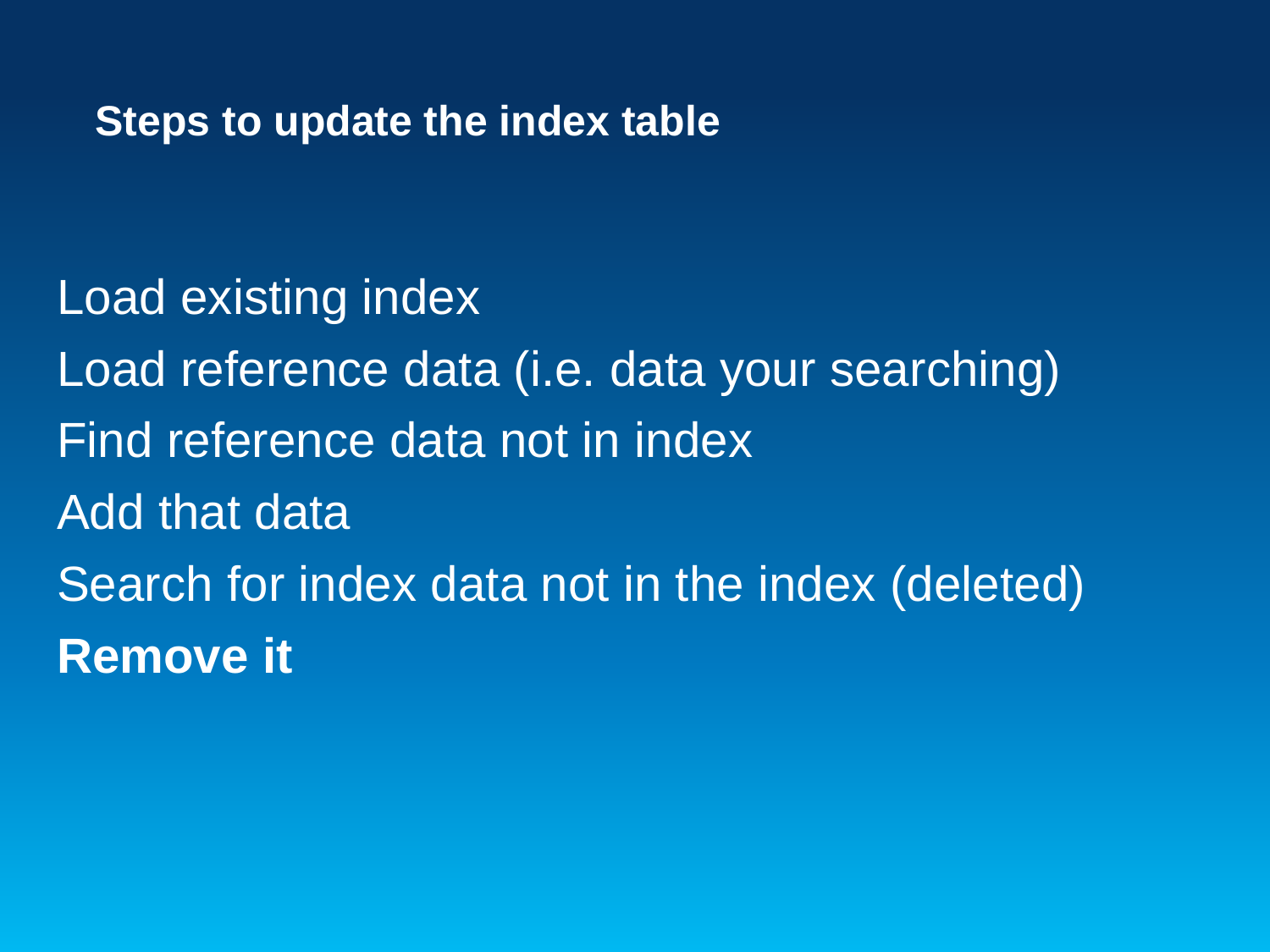Load existing index Load reference data (i.e. data your searching) Find reference data not in index Add that data Search for index data not in the index (deleted) Remove it **Repeat for each dataset**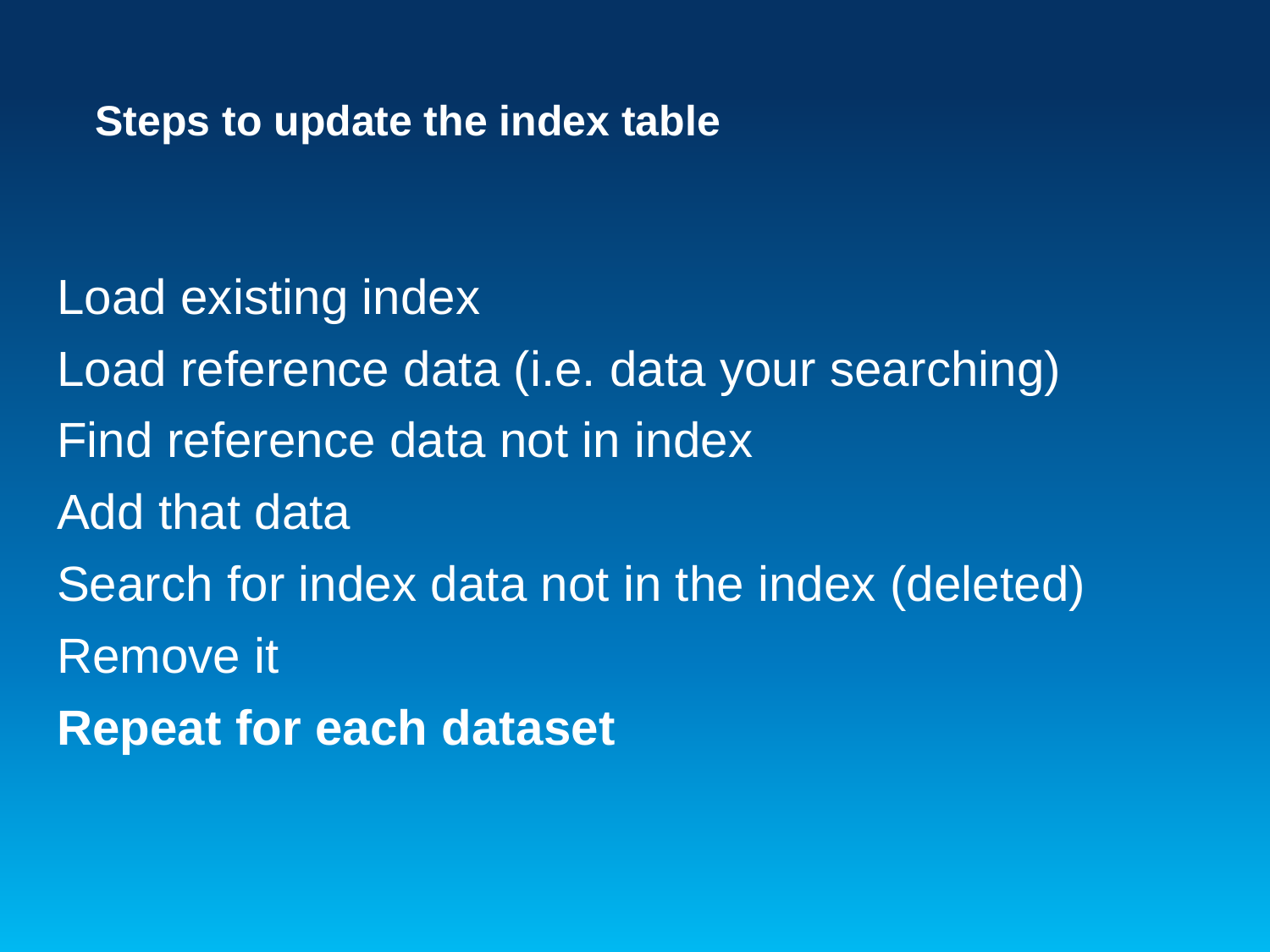

## One Search Index

## Many Applications

Gerber Multi-Plier, model 400 Compact Sport, shown with tools open by Fluzwup https://en.wikipedia.org/wiki/File:Mp\_400\_sport.jpg CC **Attribution-ShareAlike**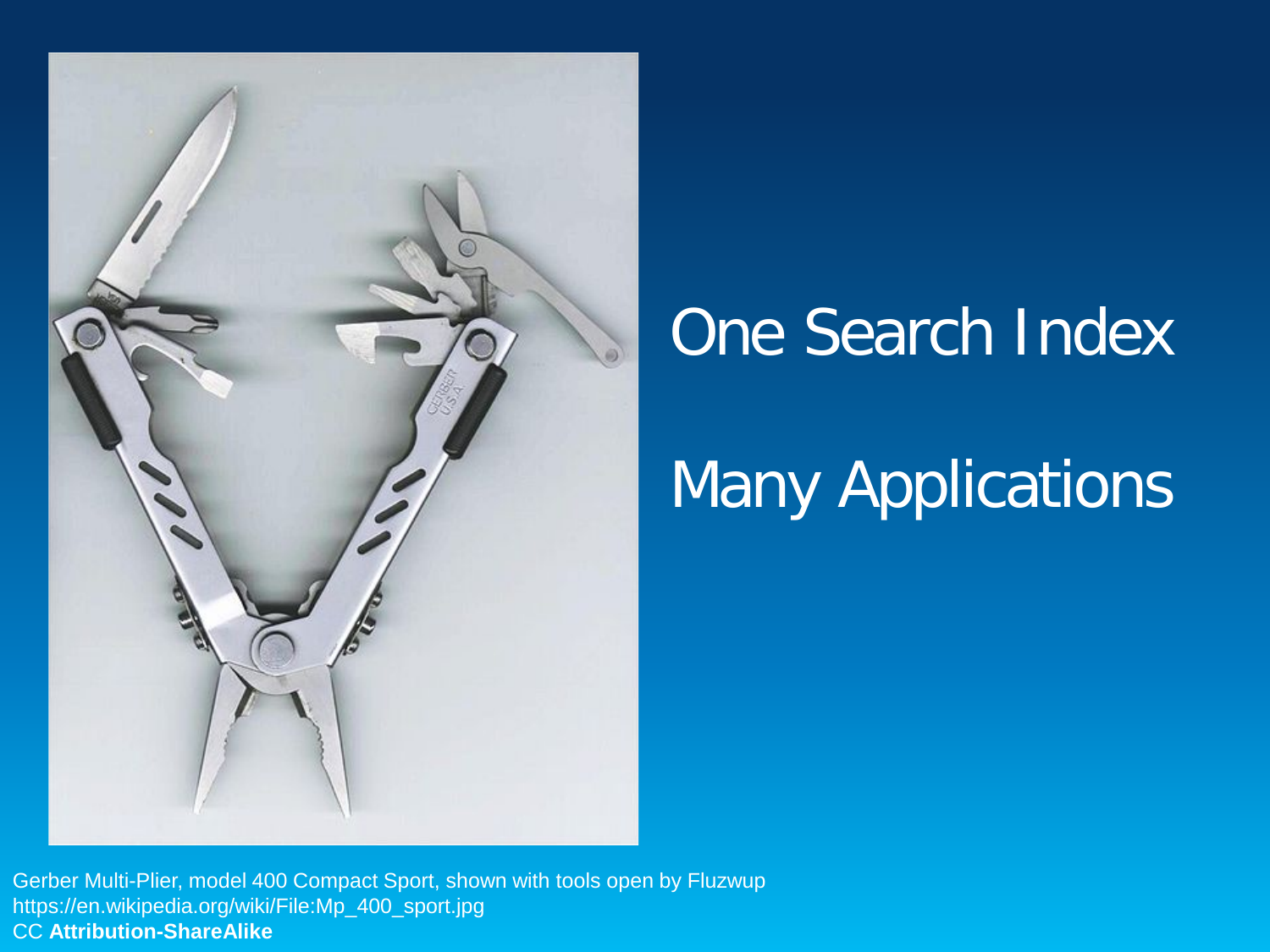## **Other Tips**

(If Time Allows)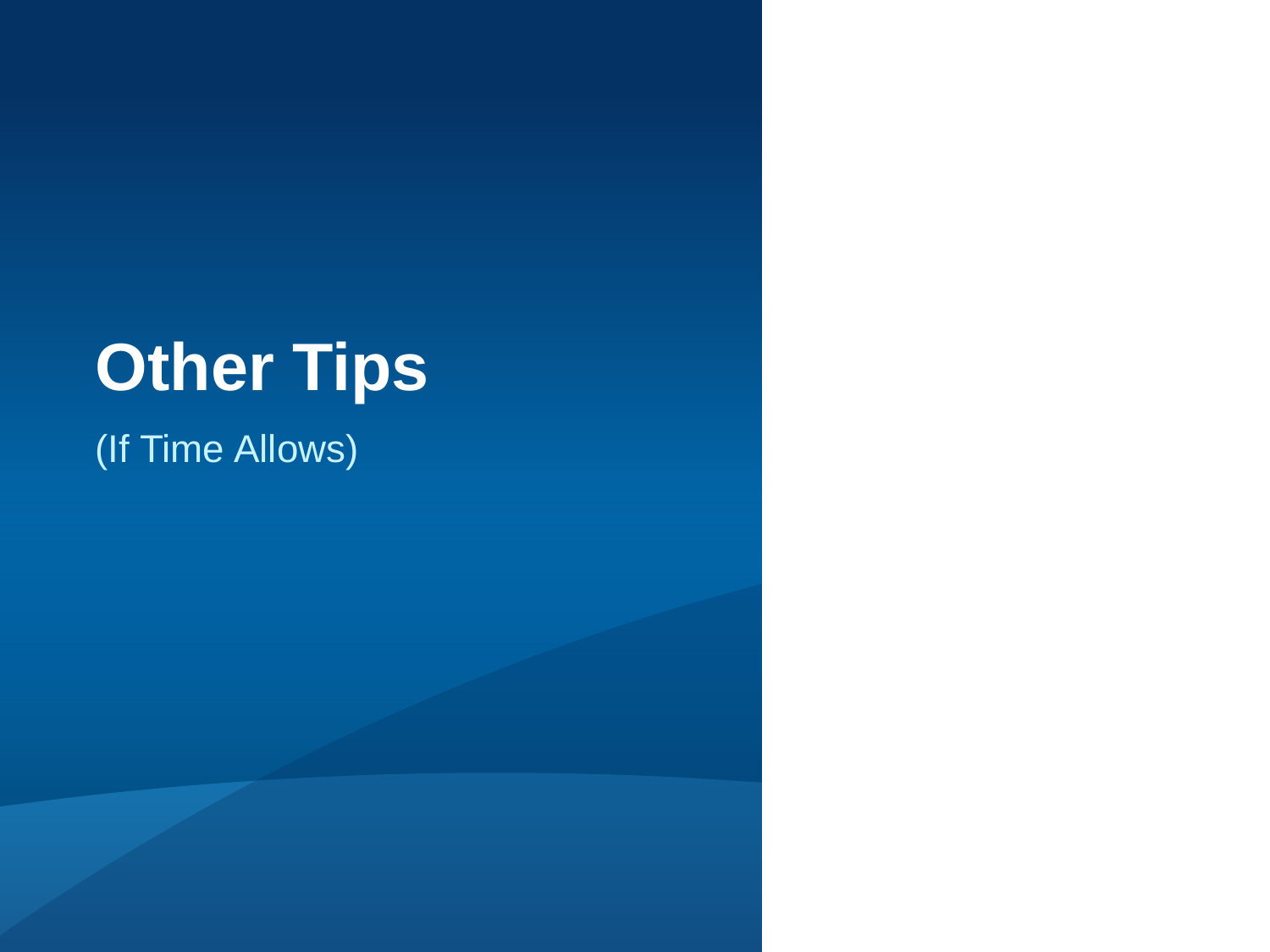## **Optimizing wildcard searching**

**Word1 Word2%**

**Word1% %Word2%**

F a s t e r

**Word1% %Word2% %Word3% …**

**%Word1% %Word2%** 

**%Word1% %Word2% %Word3% …**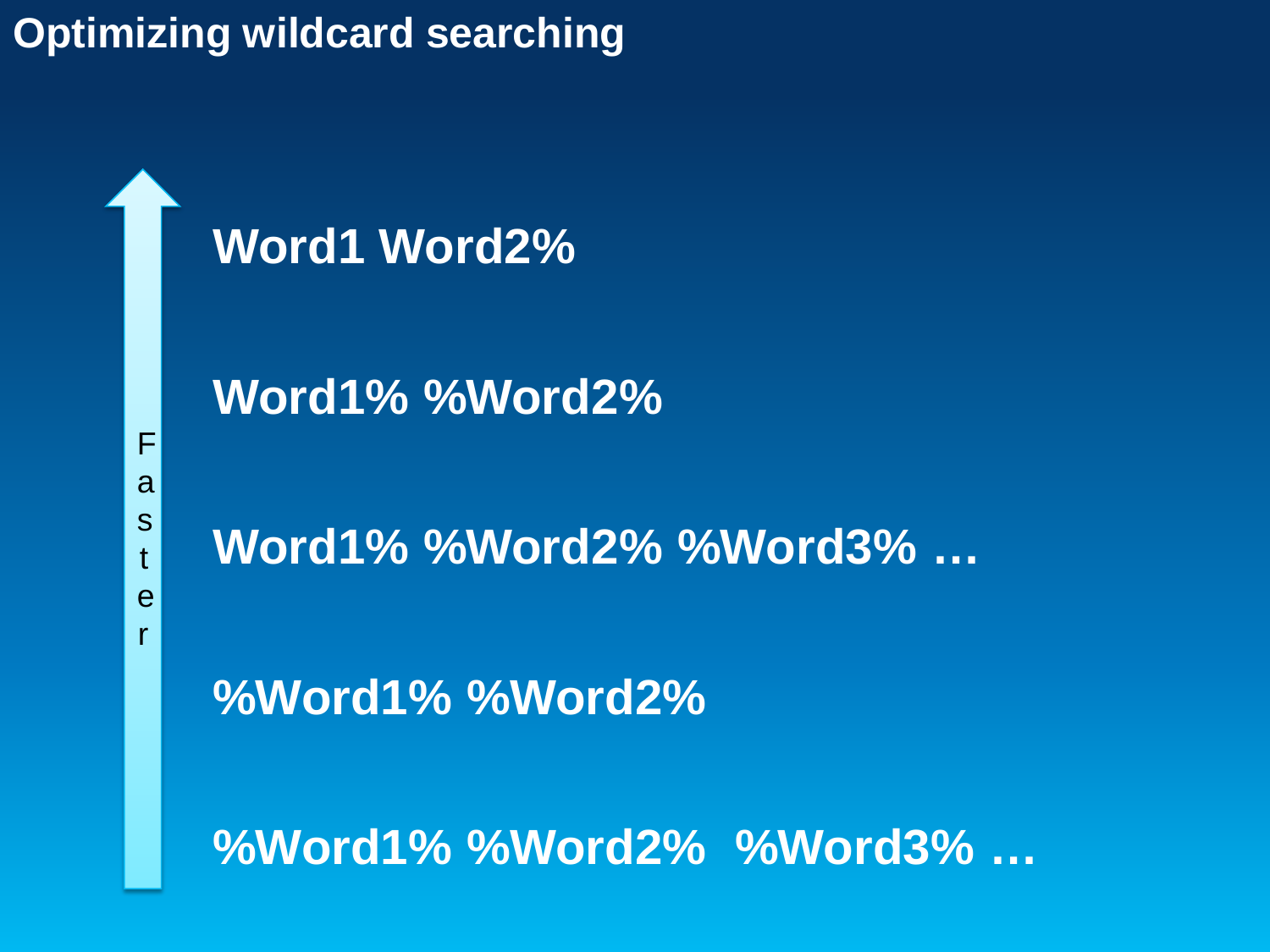#### **Score Your Results**

*The Levenshtein distance between two words is the minimum number of singlecharacter edits (insertion, deletion, substitution) [including spaces] required to change one word into the other.*

## **1234 Ced 1234 N Cedar Brook Lane**

Source: en.wikipedia.org/wiki/Levenshtein\_distance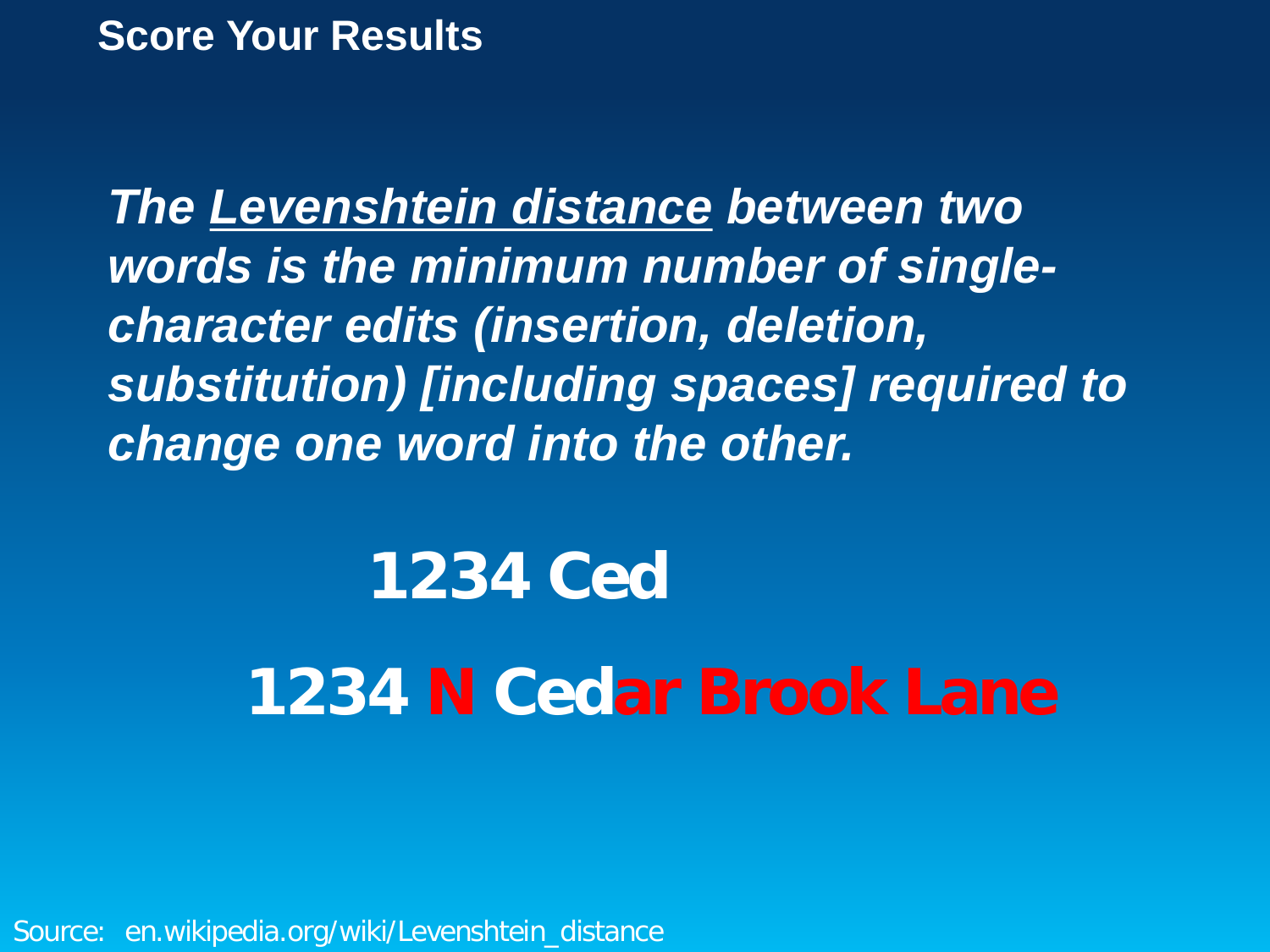#### **THE QUICK RED FOX**

#### **Trigrams!**

**THE HE\_ E\_Q \_QU QUI UIC ICK CK\_ K\_R \_RE**

**Regular Expression Matching with a Trigram Index or How Google Code Search Worked** Russ Cox https://swtch.com/~rsc/regexp/regexp4.html